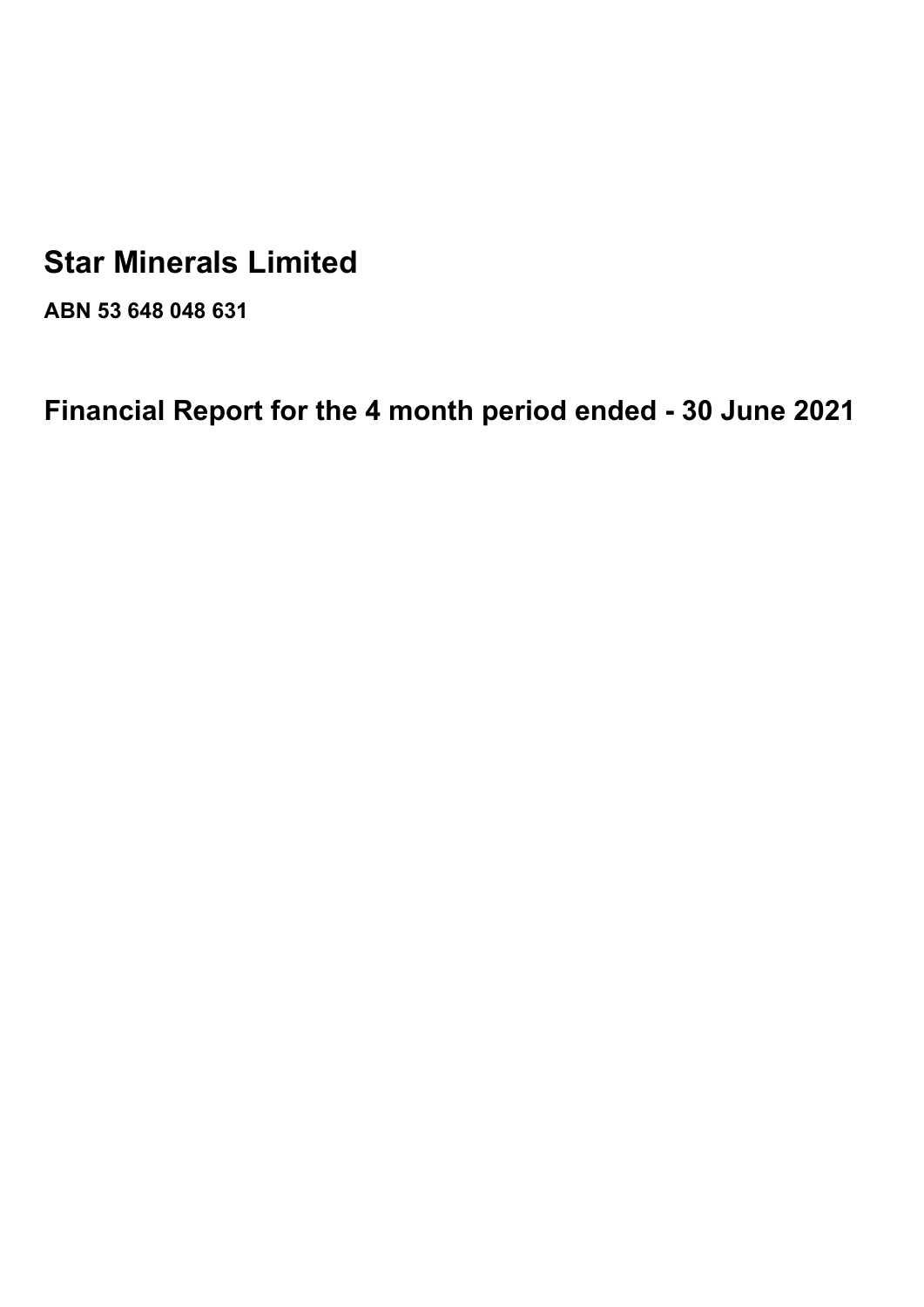# **Star Minerals Limited Corporate directory For the period ended 30 June 2021**

| <b>Directors</b>            | Mr Ian Stuart (appointed 2 June 2021)<br>Mr Ashley Jones (appointed 18 February 2021)<br>Mr Stephen Strubel (appointed 18 February 2021) |
|-----------------------------|------------------------------------------------------------------------------------------------------------------------------------------|
| Company secretary           | Mr Matthew Edmondson (appointed 18 February 2021)                                                                                        |
| Registered office           | Suite 1<br>1 Tully Road<br>East Perth<br>WA 6004                                                                                         |
| Principal place of business | Suite 1<br>1 Tully Road<br>East Perth<br>WA 6004                                                                                         |
| Auditor                     | <b>Elderton Audit Pty Ltd</b><br>Level 2, 267 St Georges Terrace<br>Perth WA 6000                                                        |
| Solicitors                  | <b>Blackwall Legal LLP</b><br>Level 26, 140 St Georges Terrace<br>Perth WA 6000                                                          |
| <b>Share Registry</b>       | Automic Group<br>Perth Office:<br>Level 2, 267 St Georges Terrace<br>Perth WA 6000<br>1300 288 664                                       |
| Website                     | www.starminerals.com.au                                                                                                                  |

1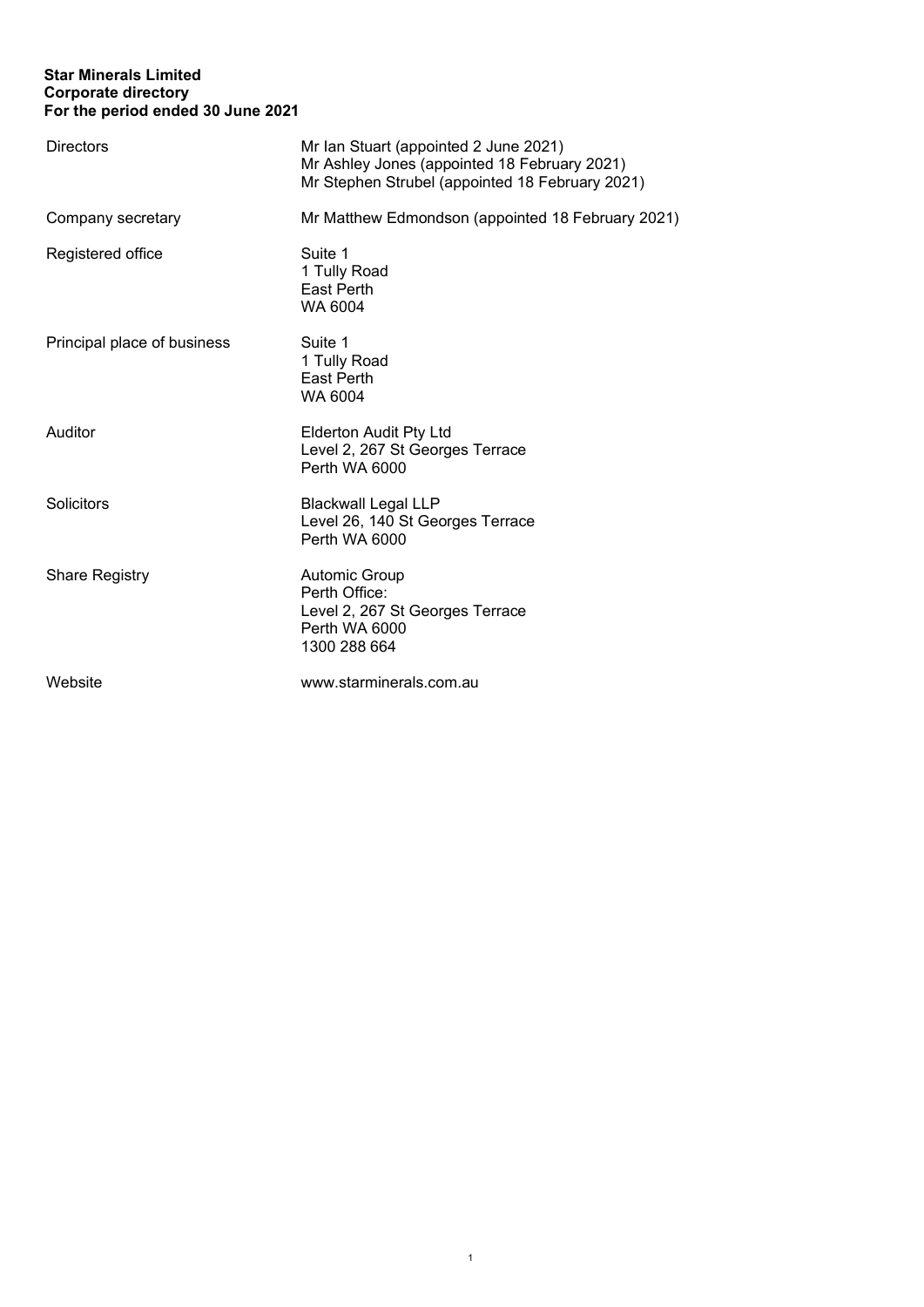The Directors present their report, together with the financial statements, on the consolidated entity (referred to hereafter as the 'Group') consisting of Star Minerals Limited (referred to hereafter as the 'Company' or 'parent entity') and the entities it controlled at the end of, or during, the 4 month period ended 30 June 2021.

# **Directors**

The following persons were Directors of Star Minerals Limited during the whole of the financial period and up to the date of this report, unless otherwise stated:

Ian Stuart - Non-executive Chairman (appointed 2 June 2021) Ashley Jones - Independent Non-executive Director (appointed 18 February 2021) Stephen Strubel - Non-executive Director (appointed 18 February 2021) Matthew Edmondson - Non-executive Director (appointed 18 February 2021 and resigned 2 June 2021)

#### **Principal activities**

The Company carries on the business of mineral exploration, focused on the exploration and evaluation of the Tumblegum South Project and the West Bryah Project, located in central Western Australia.

# **Dividends**

There were no dividends paid, recommended or declared during the current financial period.

# **Review of operations**

The loss for the Group after providing for income tax amounted to \$15,111.

The Company was incorporated as Star Holdco Limited on 18 February 2021 and changed name to Star Minerals Limited on 22 February 2021.

On 23 February 2021, the Company acquired White Star Minerals Pty Ltd which was incorporated on 30 June 2020.

White Star Minerals Pty Ltd entered into a tenement transfer agreement with Bryah Resources Limited (ASX: BYH) and Australian Vanadium Limited (ASX: AVL) to acquire the tenement comprising the Tumblegum South Project. The project comprises a granted mining lease M51/888 to be acquired from Australian Vanadium Limited and an application for miscellaneous licence L51/112 to be acquired from Bryah Resources Ltd upon grant.

Star Minerals Ltd has entered into agreements with Bryah Resources Limited, Jalein Pty Ltd, Pet FC Pty Ltd and Pinny Pty Ltd to acquire the Tenements comprising the West Bryah Project. The West Bryah Project consists of 7 granted exploration licences covering a total of 565.6km<sup>2</sup> located approximately 140km north of Meekatharra in central Western Australia.

Bryah Resources Limited has agreed to transfer the license to the Group and Australian Vanadium Limited has agreed to transfer the mining lease to the Group for the consideration as mentioned below.

Consideration to Bryah Resources Ltd:

- 11 million fully paid ordinary shares in Parent entity;
- 3 million Class A Performance Rights in Parent entity (subject to Vesting conditions);
- 4 million Class B Performance Rights in Parent entity (subject to Vesting conditions); and
- \$500,000 reimbursement of expenditure incurred in conducting exploration works.

Consideration to Australian Vanadium Limited:

Grant of Royalty by White Star Minerals Pty Ltd and \$5,000 reimbursement of expenditure.

Total consideration to other vendors:

- Pet FC Pty Ltd 0.5 million fully paid ordinary shares in Parent entity
- Pinny Pty Ltd 0.75 million fully paid ordinary shares in Parent entity
- Jalein Pty Ltd 2.75 million fully paid ordinary shares in Parent entity

In addition to this the Group has entered into royalty deed agreements for the payment of royalty on the net return of 0.75%.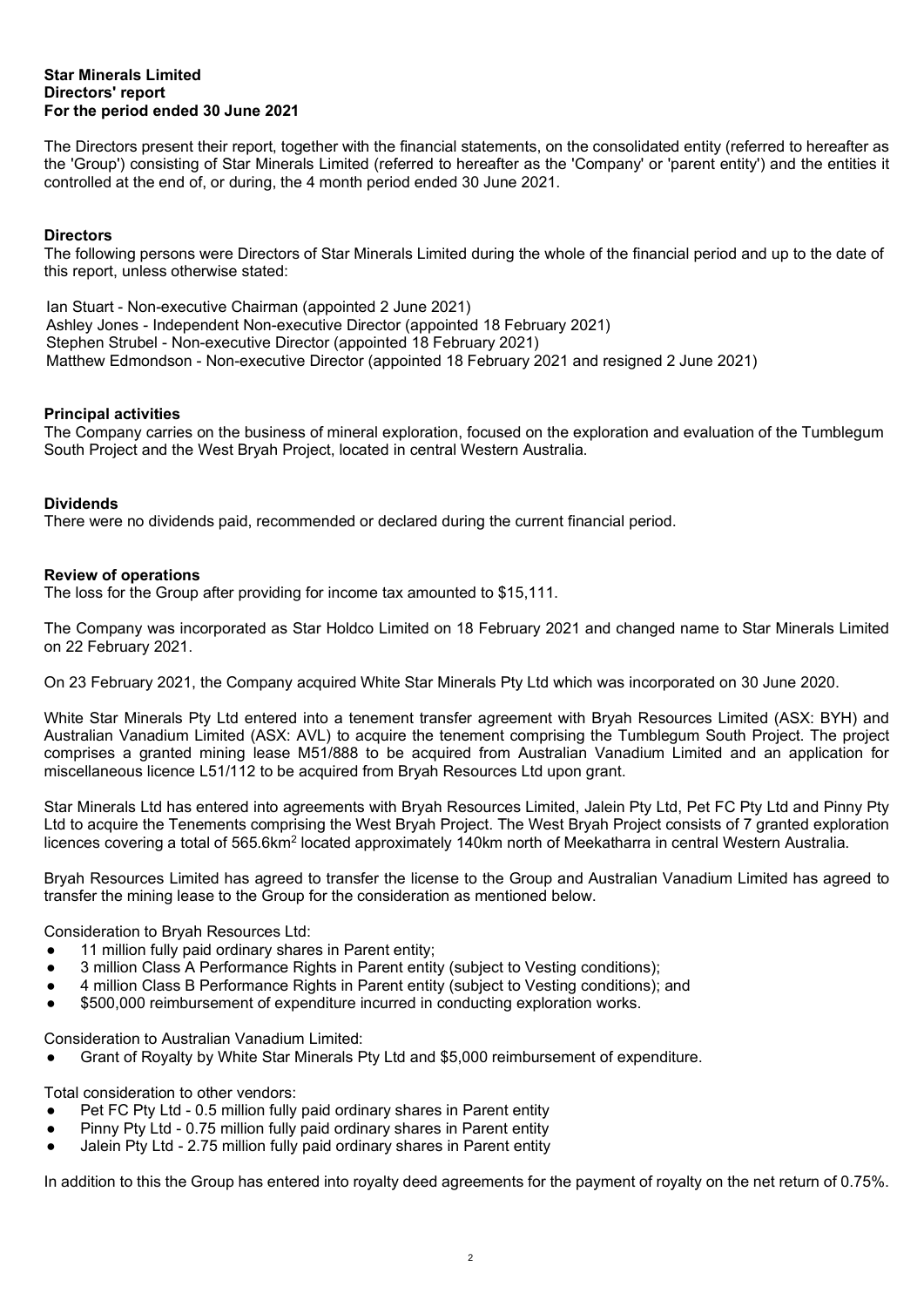Sale and transfer of tenements under the agreements is subject to the satisfaction of the following conditions by the sunset date:

- Star Minerals Ltd receiving conditional approval from ASX to admit its securities to official quotation on ASX on terms acceptable to the Star Minerals Ltd.
- Each party obtaining necessary authorities to give effect to the agreement.
- White Star Minerals Pty Ltd obtaining consent of the Minister under Mining Act for registration of transfer of mining lease and license.
- Bryah Resources Limited obtaining the approval of its shareholder for the effective disposal of its mineral rights over the mining lease and transfer of the license for the purposes of ASX listing Rule 11.4 and all other purposes.

There is notification for the extension of "Sunset Dates" for all tenement agreements from 31 May 2021 to 31 January 2022.

Details of tenements to be acquired

| Tenement                                                                                  | Date of<br>purchase | agreement Consideration payable                  | Tenement  | expiry date Details of royalty deeds                                                                                                    |
|-------------------------------------------------------------------------------------------|---------------------|--------------------------------------------------|-----------|-----------------------------------------------------------------------------------------------------------------------------------------|
| Tumblegum South Project -<br>granted mining lease<br>M51/888                              |                     | Limited                                          |           | 08/03/2021 to Australian Vanadium 03/11/2041 0.75% net smelter return royalty on all<br>products extracted or derived from the<br>area. |
| Tumblegum South Project -<br>miscellaneous licence<br>L51/112                             |                     | 08/03/2021 to Bryah Resources Ltd 22/04/2042 N/A |           |                                                                                                                                         |
| West Bryah Project - granted<br>exploration licence E52/3553                              |                     | 08/03/2021 to Pet FC Pty Ltd                     |           | 30/07/2022 0.75% net smelter return royalty on all<br>products extracted or derived from the<br>area.                                   |
| West Bryah Project - granted<br>exploration licence E52/3737                              |                     | 08/03/2021 to Pinny Pty Ltd                      | 7/11/2024 | 0.75% net smelter return royalty on all<br>products extracted or derived from the<br>area.                                              |
| West Bryah Project - granted<br>exploration licence E52/3739                              |                     | 08/03/2021 to Bryah Resources Ltd 7/11/2024      |           | 0.75% net smelter return royalty on all<br>products extracted or derived from the<br>area.                                              |
| West Bryah Project - granted 08/03/2021 to Jalein Pty Ltd<br>exploration licence E52/3802 |                     |                                                  |           | 17/01/2026 0.75% net smelter return royalty on all<br>products extracted or derived from the<br>area.                                   |
| West Bryah Project - granted<br>exploration licence E52/3803                              |                     | 08/03/2021 to Pinny Pty Ltd                      |           | 18/05/2025 0.75% net smelter return royalty on all<br>products extracted or derived from the<br>area.                                   |
| West Bryah Project - granted<br>exploration licence E52/3804                              |                     | 08/03/2021 to Pinny Pty Ltd                      |           | 18/05/2025 0.75% net smelter return royalty on all<br>products extracted or derived from the<br>area.                                   |
| West Bryah Project - granted 08/03/2021 to Jalein Pty Ltd<br>exploration licence E52/3809 |                     |                                                  |           | 02/06/2025 0.75% net smelter return royalty on all<br>products extracted or derived from the<br>area.                                   |

The Group's management strategy and its key objectives are to:

- Systematically undertake exploration of the projects aimed at the discovery and development of mineral resources; and
- Implement a growth strategy to seek out further exploration opportunities which complement the Group's focus on gold/base metals deposits.

# **Significant changes in the state of affairs**

On 23 February 2021 the Company acquired White Star Minerals Pty Ltd.

There were no other significant changes in the state of affairs of the Group during the financial period.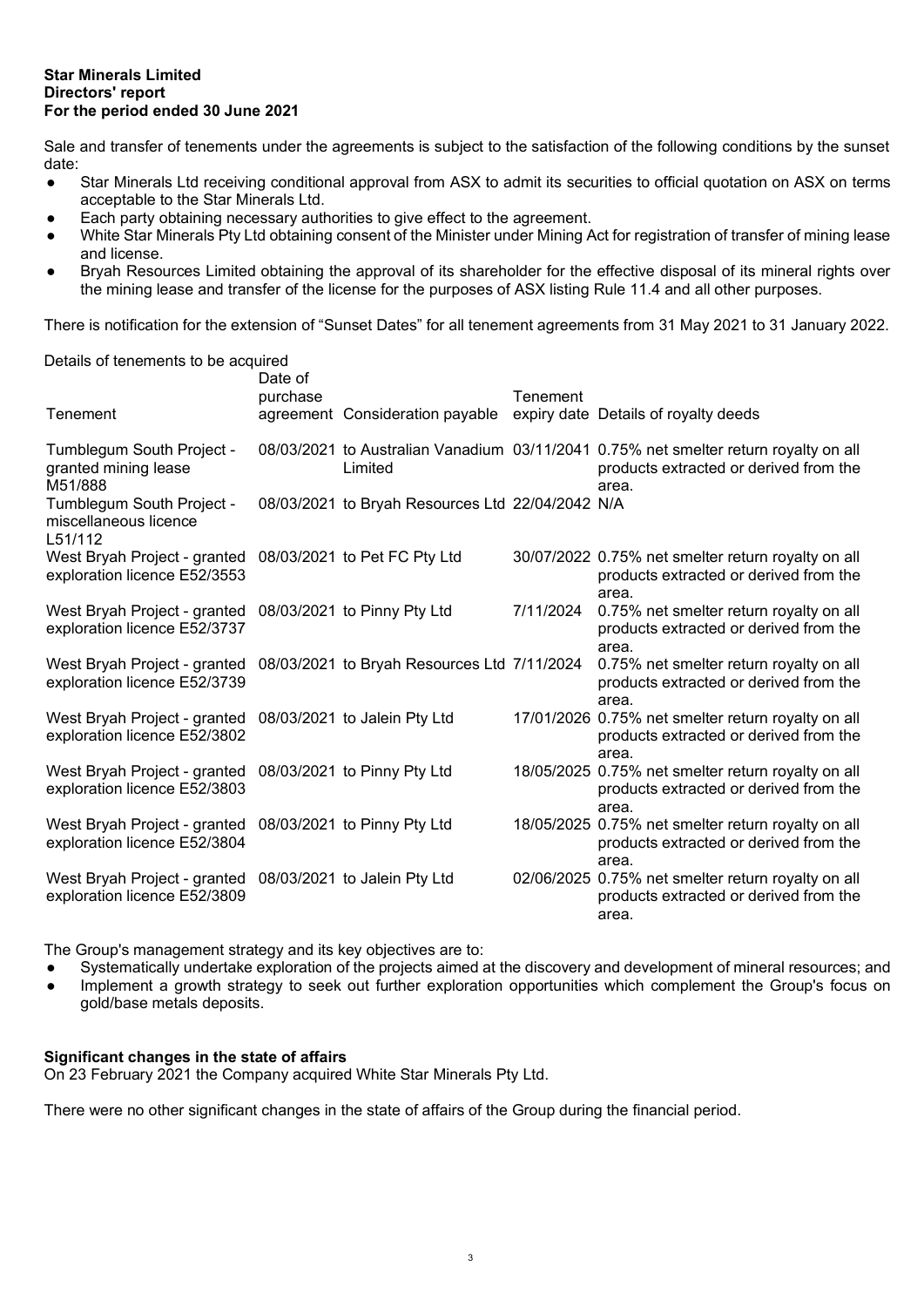# **Events after the reporting period**

On 5 July 2021 to correct a rounding error in the share register, the Company issued 1 ordinary share to Stephen Strubel, one of the original promoters and a director. The nominal issue price for this share was \$0.0002.

On 7 July 2021 the Company completed a \$250,000 capital raising and issued 5 million ordinary shares at \$0.05 per share to investors. Directors Ian Stuart and Ashley Jones participated in the capital raising on the same terms as other investors. The Borrowings (director loan) totalling \$11,919 were repaid after the capital raising was completed.

On 30 July 2021 Star Minerals Limited lodged an Initial Public Offering ("IPO") Prospectus (the "Prospectus") which included priority offers to the shareholders of Bryah Resources Limited (ASX: BYH) and Australian Vanadium Limited (ASX: AVL).

On 9 August 2021 Star Minerals Limited lodged a 2<sup>nd</sup> Replacement Prospectus.

On 1 September 2021 Star Minerals Limited lodged a 1<sup>st</sup> Supplementary Prospectus.

On 23 September 2021 Star Minerals Limited lodged a 2<sup>nd</sup> Supplementary Prospectus.

No other matters or circumstance has arisen since 30 June 2021 that has significantly affected, or may significantly affect the Group's operations, the results of those operations, or the Group's state of affairs in future financial years.

# **Likely developments and expected results of operations**

Information on likely developments in the operations of the Group and the expected results of operations have not been included in this report because the Directors believe it would be likely to result in unreasonable prejudice to the Group.

# **Environmental regulation**

The Group is not subject to any significant environmental regulation under Australian Commonwealth or State law.

| <b>Information on Directors</b> |                                                                                                                                                                                                                                                                                                                                                                                                                                        |
|---------------------------------|----------------------------------------------------------------------------------------------------------------------------------------------------------------------------------------------------------------------------------------------------------------------------------------------------------------------------------------------------------------------------------------------------------------------------------------|
| Name:                           | lan Stuart                                                                                                                                                                                                                                                                                                                                                                                                                             |
| Title:                          | Non-Executive Chairman                                                                                                                                                                                                                                                                                                                                                                                                                 |
| Qualifications:                 | <b>B.Sc (Hons) F.FIN MAICD</b>                                                                                                                                                                                                                                                                                                                                                                                                         |
| Experience and expertise:       | Mr Stuart is a geologist by profession with experience in both the finance and mining<br>industries. He holds an Honours degree in Geology, is a Fellow of the Financial<br>Services Institute of Australasia and a member of the Australian Institute of Company<br>Directors. Ian has extensive experience in capital markets and is conversant with public<br>company governance and management across international jurisdictions. |
|                                 | Mr Stuart is Non-Executive Chairman of Bryah Resources Limited (ASX: BYH).                                                                                                                                                                                                                                                                                                                                                             |
| Name:                           | Ashley Jones                                                                                                                                                                                                                                                                                                                                                                                                                           |
| Title:                          | Non-Executive Director                                                                                                                                                                                                                                                                                                                                                                                                                 |
| Qualifications:                 | Mr Jones graduated in 1997 with a B.Sc. Hons in Geology from the University of<br>Canterbury, New Zealand. He has a Master of Applied Finance in 2014 from Kaplan<br>University, Australia and an MBA with Distinction from Imperial College London, UK in<br>2017. He is a Member of the Australian Institute of Mining and Metallurgy (AusIMM)<br>and Member of the Financial Services Institute of Australasia (FINSIA).            |
| Experience and expertise:       | Mr Jones is a geologist with over 20 years of a diverse range of exploration, mine<br>geology and management experience in Australia and Africa. He has project<br>development expertise in feasibility level projects with particular focus on resources<br>and mine development. He was based in Africa for over 11 years exploring a range of<br>commodities for ASX, AIM and TSX listed public companies.                          |
|                                 | Mr Jones currently provides technical direction for ASX companies Bryah Resources<br>Limited and Australian Vanadium Limited.                                                                                                                                                                                                                                                                                                          |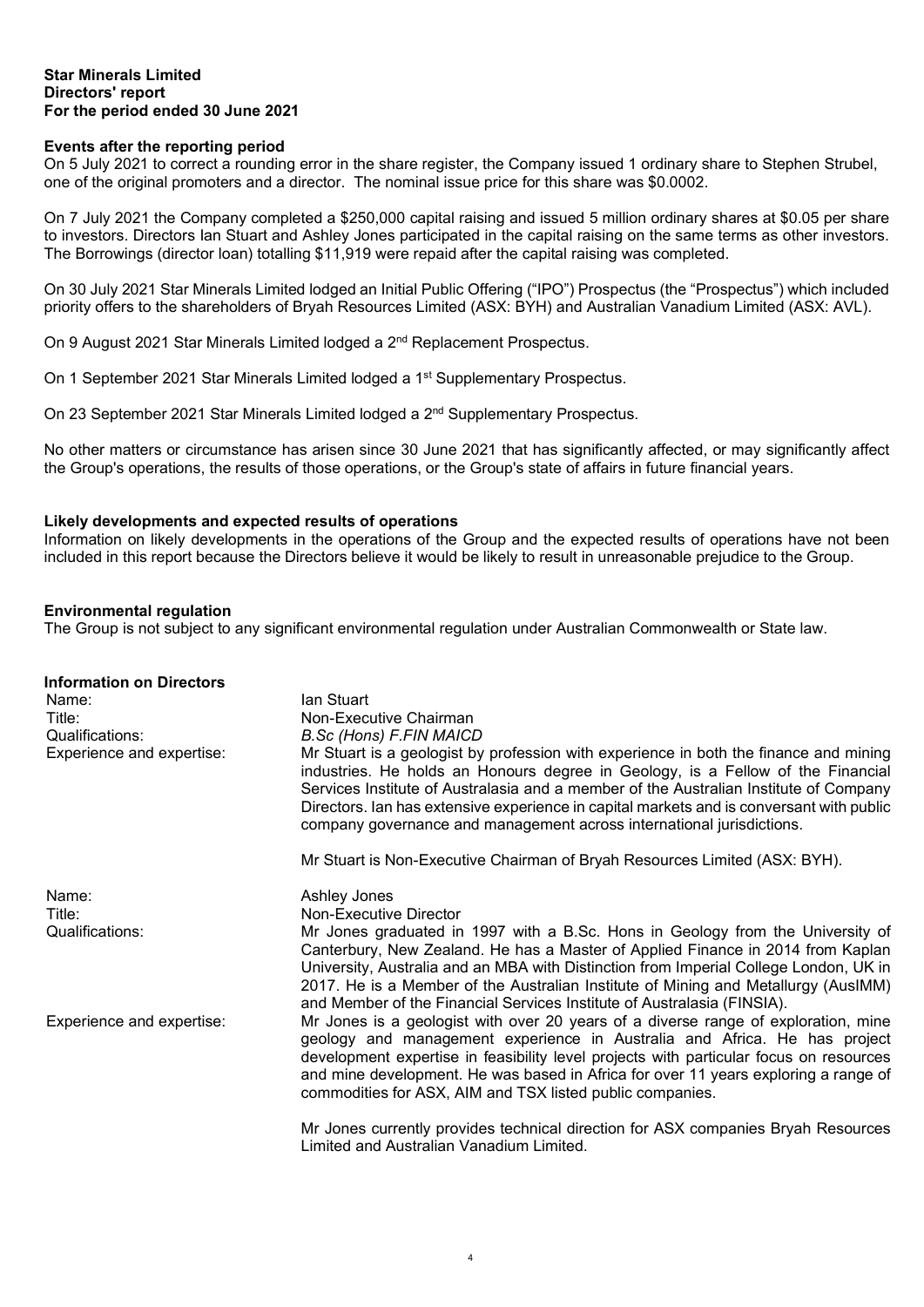| Name:<br>Title:<br>Qualifications: | Stephen Strubel<br>Non-Executive Director<br>Mr Strubel completed a Bachelor of Business in Banking and Finance/International<br>Trade and Graduate Certificate in Business (Finance) from Victoria University and has<br>an MBA from the Australian Institute of Business. He is a Fellow of the Governance<br>Institute of Australia.                                                                                                                                                                                                          |
|------------------------------------|--------------------------------------------------------------------------------------------------------------------------------------------------------------------------------------------------------------------------------------------------------------------------------------------------------------------------------------------------------------------------------------------------------------------------------------------------------------------------------------------------------------------------------------------------|
| Experience and expertise:          | Mr Strubel has worked in financial markets in Melbourne for approximately 10 years<br>with Patersons Securities. Mr Strubel was a Director and Company Secretary of Pela<br>Global Ltd (an unlisted mining exploration company with assets in Eastern Europe) for<br>several years. He assisted with equity raisings throughout this time. He was also the<br>past Company Secretary of ASX-listed Purifloh Ltd (ASX:PO3). Mr Strubel is currently<br>a Corporate Consultant and Company Secretary to The Environmental Group Ltd<br>(ASX: EGL). |
|                                    | Mr Strubel is the Executive Director & Company Secretary of Auric Mining Limited<br>(ASX: AWJ) and is also an Executive Director of ChemX Materials Limited an unlisted<br>public company.                                                                                                                                                                                                                                                                                                                                                       |
| Name:                              | <b>Matthew Edmondson</b>                                                                                                                                                                                                                                                                                                                                                                                                                                                                                                                         |
| Title:                             | Non-executive Director                                                                                                                                                                                                                                                                                                                                                                                                                                                                                                                           |
| Qualifications:                    | Mr Edmondson holds a Bachelor of Commerce degree from the University of Western<br>Australia and is a member of the Institute of Chartered Secretaries in Australia. Mr<br>Edmondson is also an associate member of the Institute of Chartered Secretaries in<br>Australia.                                                                                                                                                                                                                                                                      |
| Experience and expertise:          | He has more than 20 years of experience in a variety of roles and industries involving<br>accounting and corporate administration in the UK and Australia. Mr Edmondson is<br>primarily focused on providing company secretarial services to ASX-listed companies.                                                                                                                                                                                                                                                                               |

#### **Company secretary**

Matthew Edmondson (appointed 18 February 2021).

#### **Meetings of Directors**

The number of meetings of the Company's Board of Directors ('the Board') held during the period ended 30 June 2021, and the number of meetings attended by each Director were:

|                          |          | <b>Full Board</b> |  |
|--------------------------|----------|-------------------|--|
|                          | Attended | Held              |  |
| lan Stuart               |          |                   |  |
| Ashley Jones             | 5        | 5                 |  |
| Stephen Strubel          | 5        | 5                 |  |
| <b>Matthew Edmondson</b> | h        | 5                 |  |

Held: represents the number of meetings held during the time the Director held office.

#### **Remuneration of key management personnel**

The Group did not pay any remuneration to Directors or other key management personnel during the four month period ended 30 June 2021.

#### **Indemnity and insurance of officers**

The Company has indemnified the Directors and executives of the Company for costs incurred, in their capacity as a Director or executive, for which they may be held personally liable, except where there is a lack of good faith.

Since the end of the financial period, the Company has incurred a premium in respect of a contract to insure the Directors and executives of the Company against a liability to the extent permitted by the Corporations Act 2001. The contract of insurance prohibits disclosure of the nature of the liability and the amount of the premium.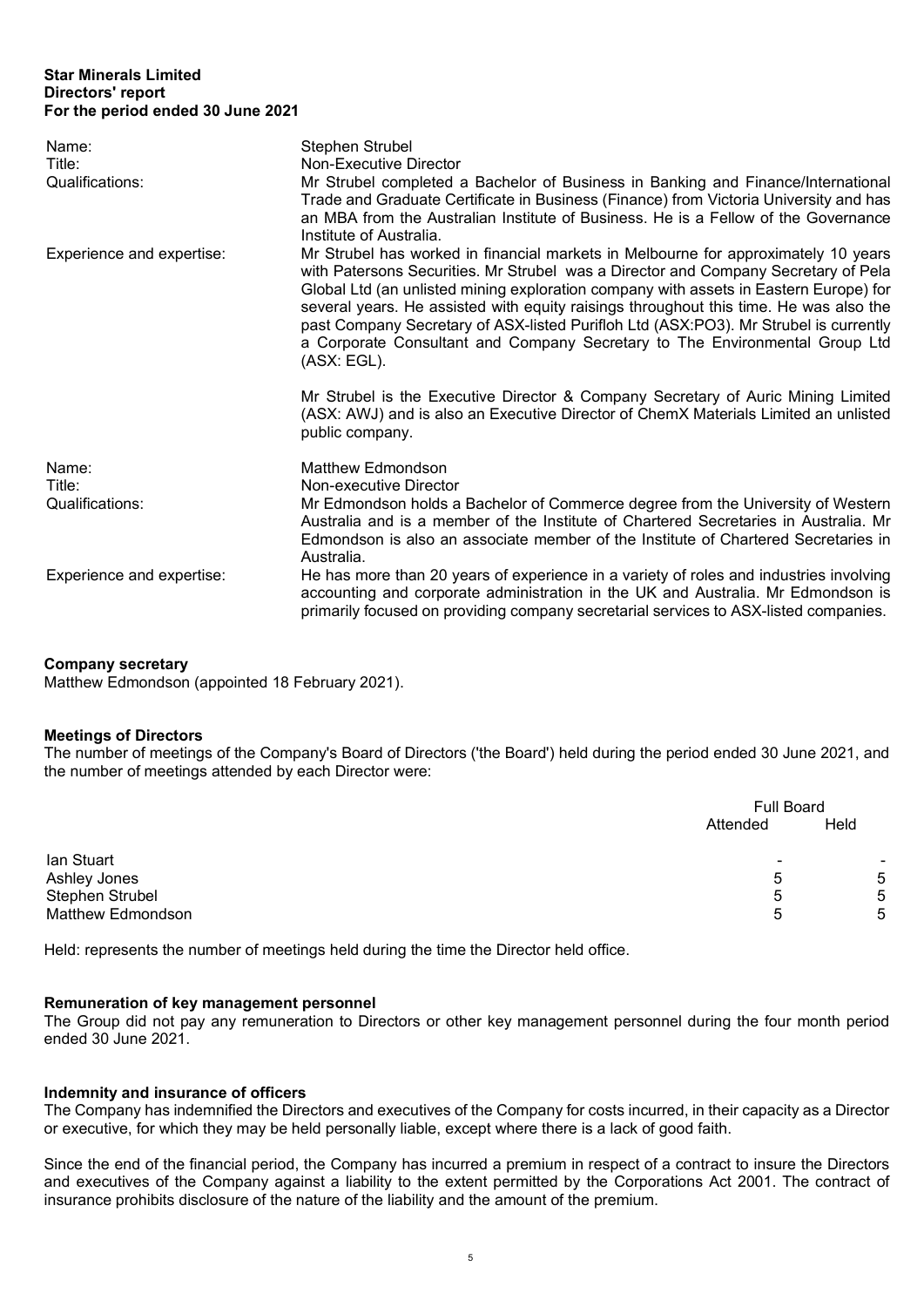# **Proceedings on behalf of the Company**

No person has applied to the Court under section 237 of the Corporations Act 2001 for leave to bring proceedings on behalf of the Company, or to intervene in any proceedings to which the Company is a party for the purpose of taking responsibility on behalf of the Company for all or part of those proceedings.

#### **Auditor's independence declaration**

A copy of the auditor's independence declaration as required under section 307C of the Corporations Act 2001 is set out immediately after this Directors' report.

# **Auditor**

Elderton Audit Pty Ltd continues in office in accordance with section 327 of the Corporations Act 2001.

#### **Going concern**

The financial report has been prepared on a going concern basis. Refer to note 1 'Significant accounting policies'.

This report is made in accordance with a resolution of Directors, pursuant to section 298(2)(a) of the Corporations Act 2001.

On behalf of the Directors

 $950$ \_\_\_\_\_\_\_\_\_\_\_\_\_\_\_\_\_\_\_\_\_\_\_\_\_\_\_

Mr Ian Stuart Non-executive Chairman

29 September 2021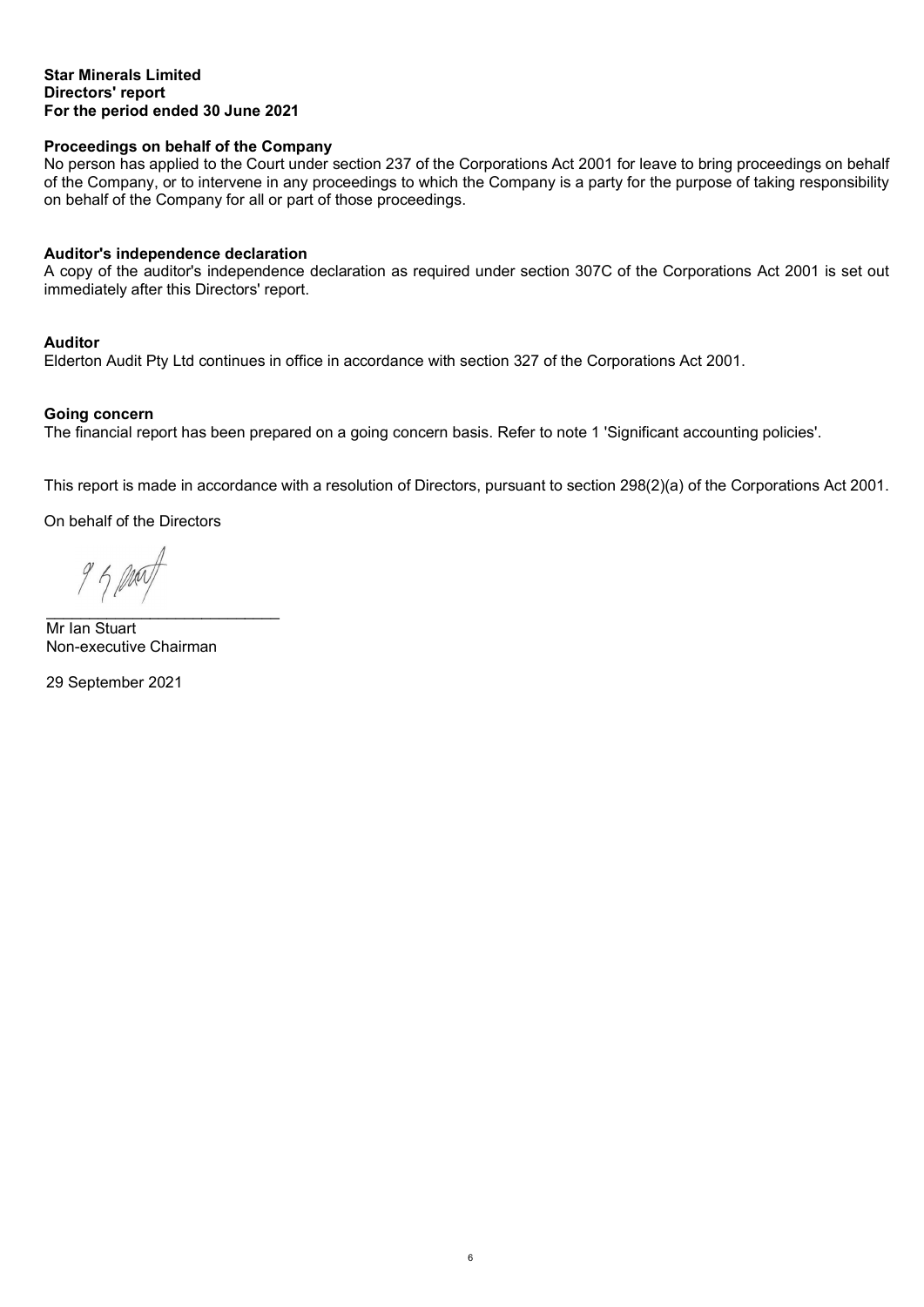

# **Auditor's Independence Declaration**

To those charged with governance of Star Minerals Limited

As auditor for the audit of Star Minerals Limited for the four month period 30 June 2021, I declare that, to the best of my knowledge and belief, there have been:

- no contraventions of the independence requirements of the Corporations Act 2001 in relation to the audit;  $\bullet$ and
- no contraventions of any applicable code of professional conduct in relation to the audit.

Elderton Adalt Pty Ut

**Elderton Audit Pty Ltd** 

nex Hollens.

**Nick Hollens Managing Director** 

Perth

29 September 2021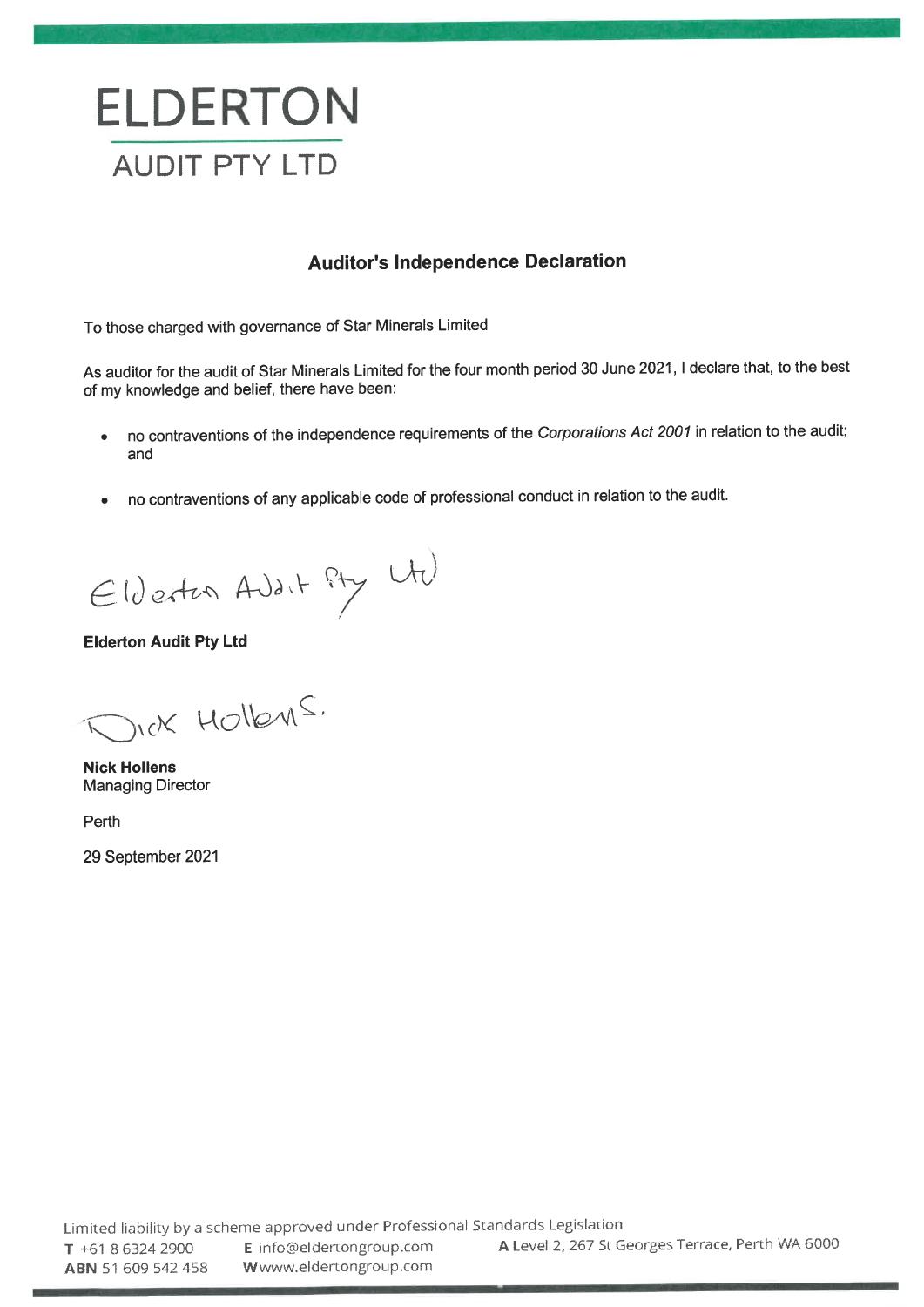#### **Star Minerals Limited Contents For the period ended 30 June 2021**

| Consolidated statement of profit or loss and other comprehensive income |    |
|-------------------------------------------------------------------------|----|
| Consolidated statement of financial position                            | 10 |
| Consolidated statement of changes in equity                             | 11 |
| Consolidated statement of cash flows                                    | 12 |
| Notes to the consolidated financial statements                          | 13 |
| Directors' declaration                                                  | 28 |
| Independent auditor's report to the members of Star Minerals Limited    | 29 |

# **General information**

The financial statements cover Star Minerals Limited as a Group consisting of Star Minerals Limited and the entities it controlled at the end of, or during, the period. The entity was incorporated on 18 February 2021 and the financial statements cover the four month period from the date of incorporation. The financial statements are presented in Australian dollars, which is Star Minerals Limited's functional and presentation currency.

Star Minerals Limited is an unlisted public company limited by shares domiciled in Australia. Its registered office and principal place of business is:

Suite 1 1 Tully Road East Perth WA 6004

A description of the nature of the Group's operations and its principal activities are included in the Directors' report, which is not part of the financial statements.

The financial statements were authorised for issue, in accordance with a resolution of Directors, on 29 September 2021. The Directors have the power to amend and reissue the financial statements.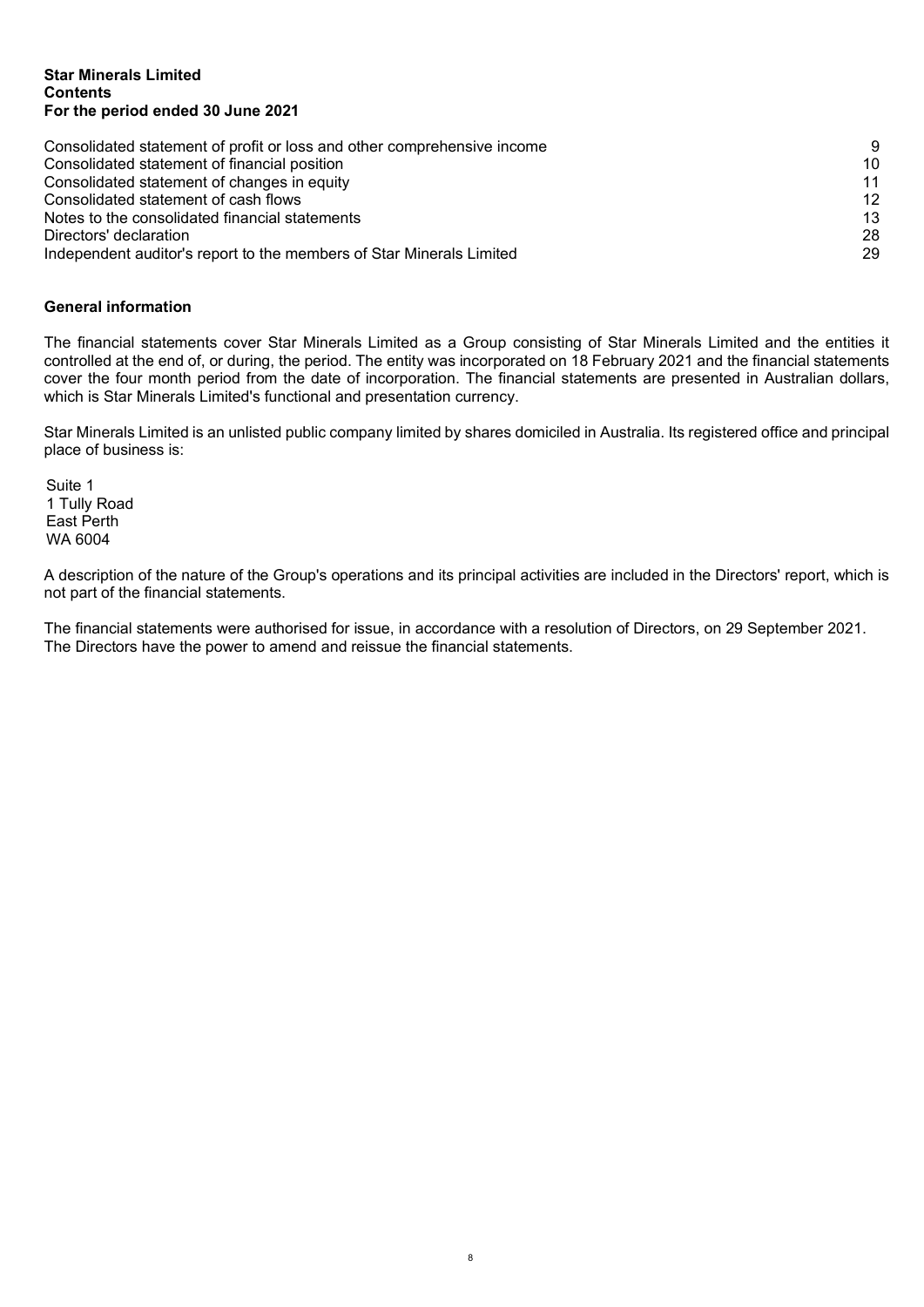# **Star Minerals Limited Consolidated statement of profit or loss and other comprehensive income For the period ended 30 June 2021**

|                                                                                                             | <b>Note</b> | <b>Consolidated</b><br>4 month<br>period ended<br>30 Jun 21<br>\$ |
|-------------------------------------------------------------------------------------------------------------|-------------|-------------------------------------------------------------------|
| <b>Expenses</b><br>Accounting, audit, legal and taxation expenses<br>Goodwill written off<br>Other expenses | 16          | (8, 499)<br>(4, 367)<br>(2, 245)                                  |
| Loss before income tax expense                                                                              |             | (15, 111)                                                         |
| Income tax expense                                                                                          | 4           |                                                                   |
| Loss after income tax expense for the period attributable to the owners of Star Minerals<br>Limited         |             | (15, 111)                                                         |
| Other comprehensive income for the period, net of tax                                                       |             |                                                                   |
| Total comprehensive income for the period attributable to the owners of Star Minerals<br>Limited            |             | (15, 111)                                                         |
|                                                                                                             |             | <b>Cents</b>                                                      |
| Loss per share<br>Diluted loss per share                                                                    | 20<br>20    | (1.1)<br>(1.1)                                                    |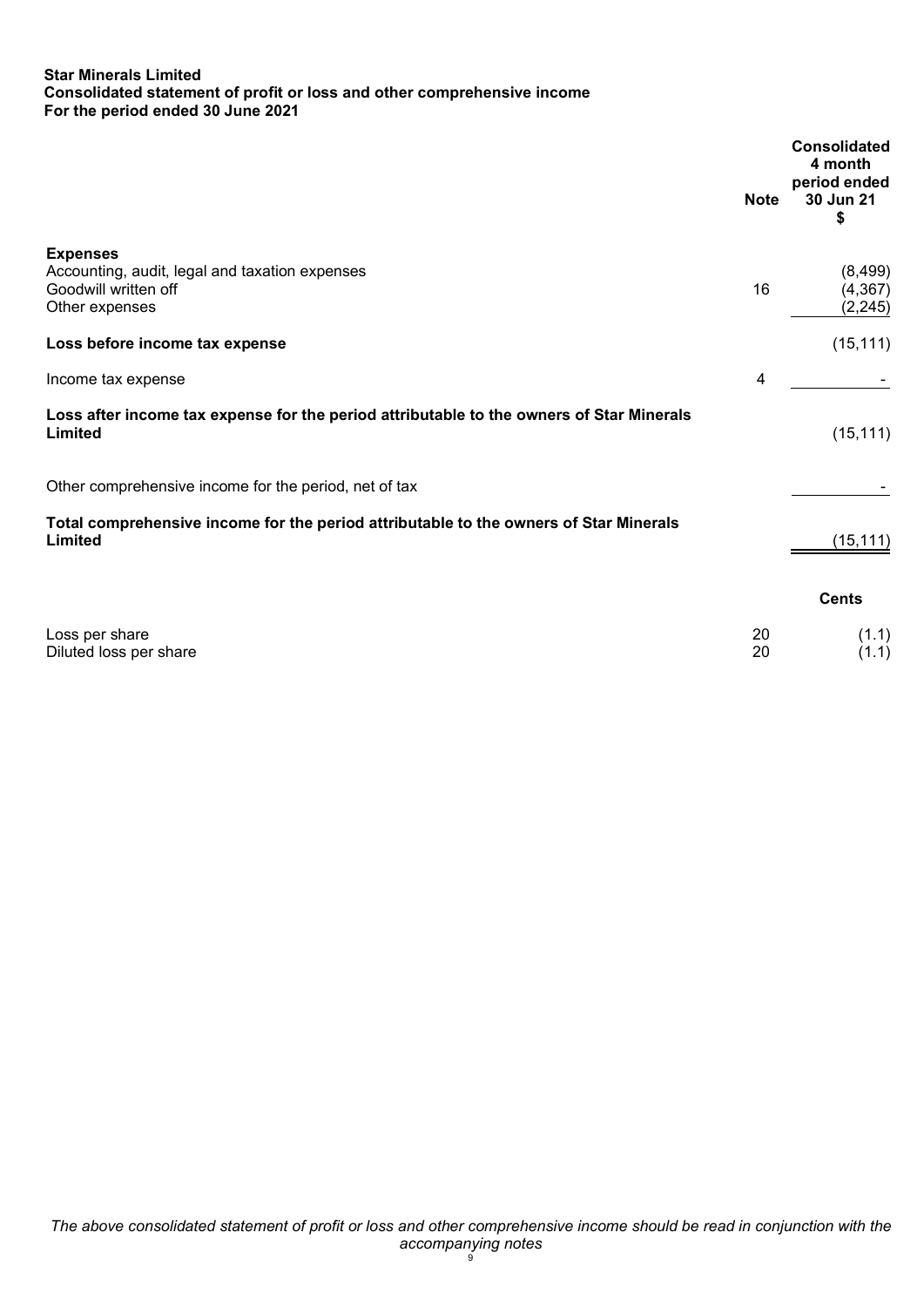#### **Star Minerals Limited Consolidated statement of financial position As at 30 June 2021**

|                                                          | <b>Note</b> | <b>Consolidated</b><br>30 Jun 21<br>\$ |
|----------------------------------------------------------|-------------|----------------------------------------|
| <b>Assets</b>                                            |             |                                        |
| <b>Current assets</b>                                    |             |                                        |
| Cash and cash equivalents<br>Trade and other receivables | 5<br>6      | 240,393                                |
| Total current assets                                     |             | 867<br>241,260                         |
|                                                          |             |                                        |
| <b>Total assets</b>                                      |             | 241,260                                |
| <b>Liabilities</b>                                       |             |                                        |
| <b>Current liabilities</b>                               |             |                                        |
| Trade and other payables                                 | 7           | 242,851                                |
| <b>Borrowings</b>                                        | 8           | 11,919                                 |
| <b>Total current liabilities</b>                         |             | 254,770                                |
| <b>Total liabilities</b>                                 |             | 254,770                                |
| Net (liabilities)/assets                                 |             | (13, 510)                              |
| <b>Equity</b>                                            |             |                                        |
| Issued capital                                           | 9           | 1,601                                  |
| <b>Accumulated losses</b>                                |             | (15, 111)                              |
|                                                          |             |                                        |
| <b>Total deficiency in equity</b>                        |             | (13, 510)                              |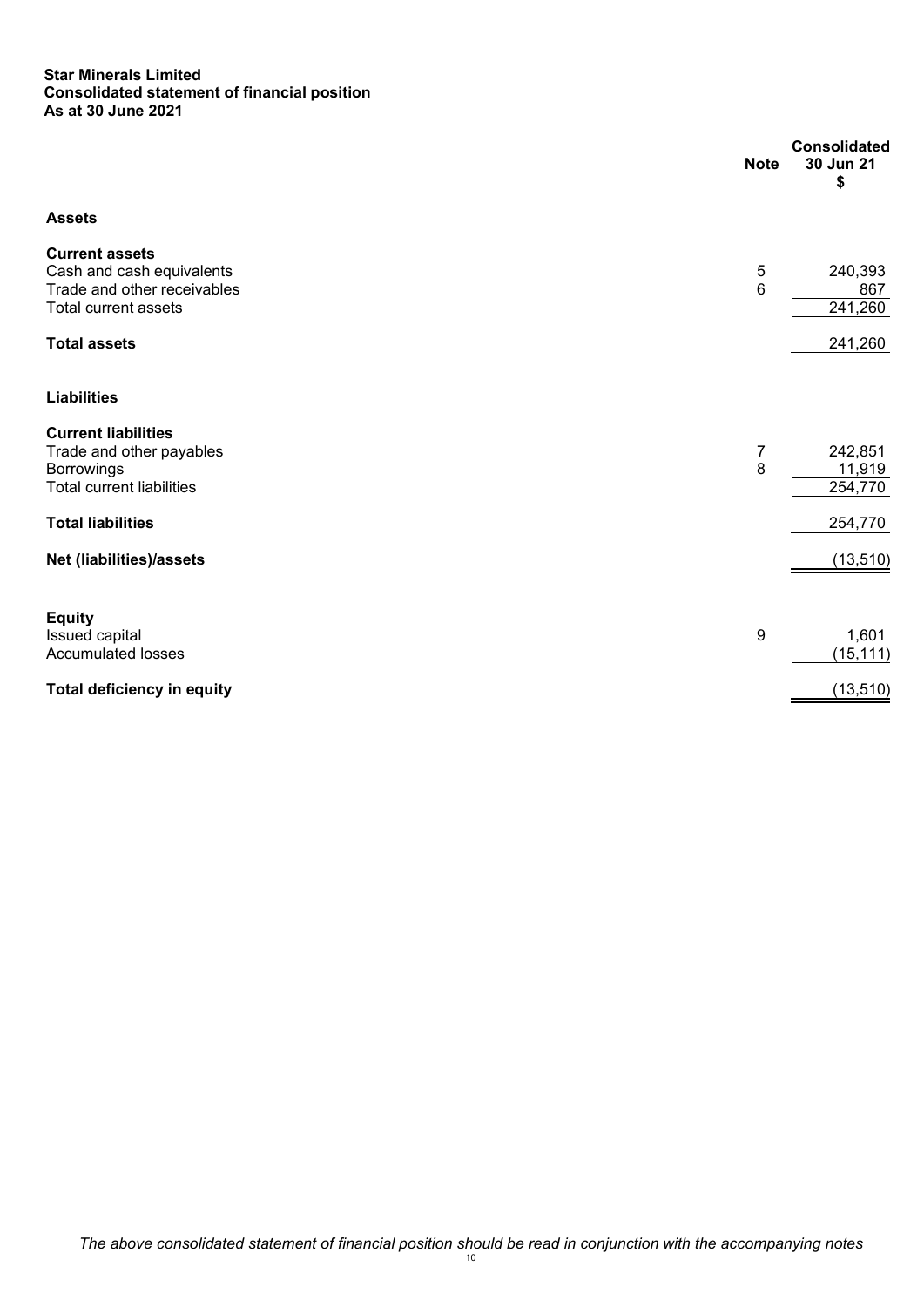# **Star Minerals Limited Consolidated statement of changes in equity For the period ended 30 June 2021**

|                                                                                                                     | <b>Issued</b> | <b>Retained</b> | <b>Total</b><br>deficiency in |
|---------------------------------------------------------------------------------------------------------------------|---------------|-----------------|-------------------------------|
| <b>Consolidated</b>                                                                                                 | capital       | profits         | equity                        |
| Balance at 18 February 2021                                                                                         |               |                 |                               |
| Loss after income tax expense for the period<br>Other comprehensive income for the period, net of tax               |               | (15, 111)       | (15, 111)                     |
| Total comprehensive income for the period                                                                           |               | (15, 111)       | (15, 111)                     |
| Transactions with owners in their capacity as owners:<br>Contributions of equity, net of transaction costs (note 9) | 1,601         |                 | 1,601                         |
| Balance at 30 June 2021                                                                                             | 1.601         | (15.111)        | (13, 510)                     |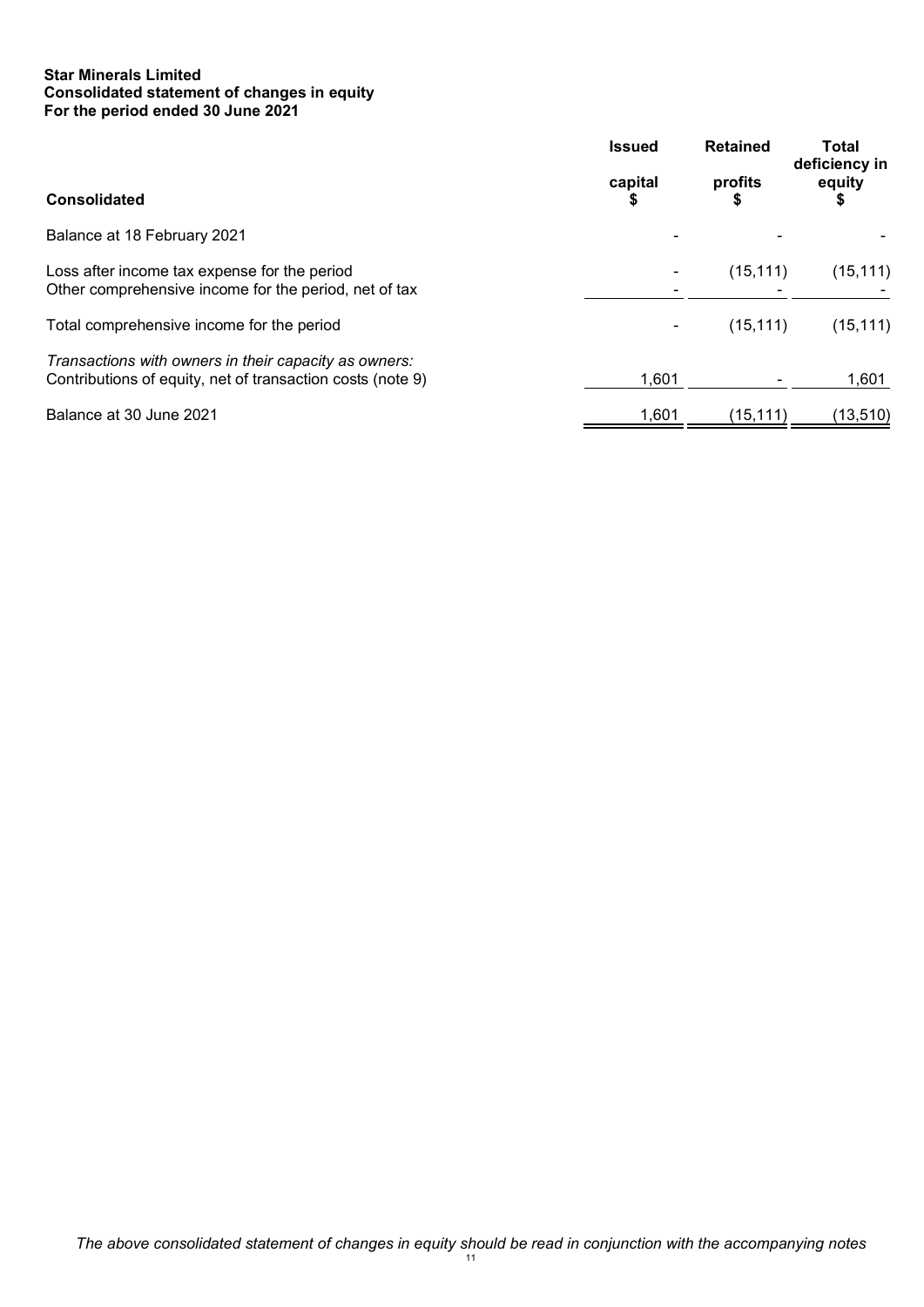## **Star Minerals Limited Consolidated statement of cash flows For the period ended 30 June 2021**

|                                                                                                                                            | <b>Note</b> | <b>Consolidated</b><br>4 month<br>period ended<br>30 Jun 21<br>\$ |
|--------------------------------------------------------------------------------------------------------------------------------------------|-------------|-------------------------------------------------------------------|
| Cash flows from operating activities<br>Payments to suppliers                                                                              |             | (8, 126)                                                          |
| Net cash used in operating activities                                                                                                      | 19          | (8, 126)                                                          |
| Cash flows from investing activities<br>Payment for purchase of subsidiary, net of cash acquired<br>Net cash used in investing activities  | 16          | (1)<br>(1)                                                        |
| Cash flows from financing activities<br>Proceeds from issue of shares<br>Proceeds from shares yet to be issued<br>Proceeds from borrowings | 9           | 1,601<br>235,000<br>11,919                                        |
| Net cash from financing activities                                                                                                         |             | 248,520                                                           |
| Net increase in cash and cash equivalents<br>Cash and cash equivalents at the beginning of the financial period                            |             | 240,393                                                           |
| Cash and cash equivalents at the end of the financial period                                                                               | 5           | 240,393                                                           |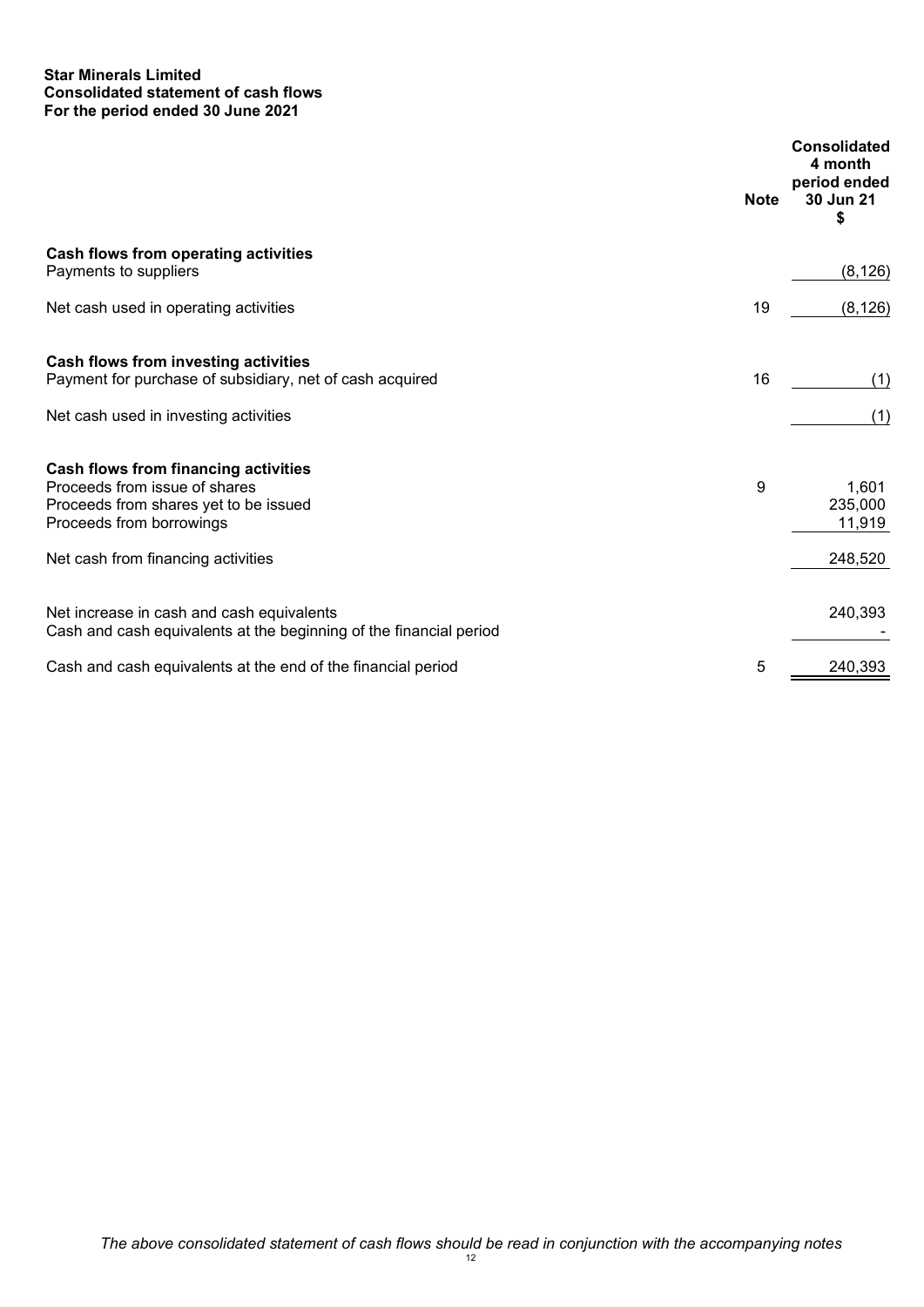# **Note 1. Significant accounting policies**

The principal accounting policies adopted in the preparation of the financial statements are set out below.

#### **New or amended Accounting Standards and Interpretations adopted**

The Group has adopted all of the new or amended Accounting Standards and Interpretations issued by the Australian Accounting Standards Board ('AASB') that are mandatory for the current reporting period.

Any new or amended Accounting Standards or Interpretations that are not yet mandatory have not been early adopted.

#### **Going concern**

For the 4 month period ended 30 June 2021, the Group incurred a net loss of \$15,111, had operating cash outflows of \$8,126 and had net liabilities of \$13,510. As at 30 June 2021, the Group's cash and cash equivalents balance was \$240,393.

The financial statements have been prepared on a going concern basis, which contemplates the continuity of normal business activity and the realisation of assets and settlement of liabilities in the normal course of business.

In arriving at this position, the directors considered the following:

- The net liabilities include a \$235,000 liability relating to share subscriptions received in advance from investors forming part of a capital raising completed subsequent to the end of the reporting period. On 7 July 2021, the Company completed a \$250,000 capital raising and issued 5 million ordinary shares to investors at \$0.05 per share,
- The net liabilities include an unsecured and non-interest bearing director loan of \$11,919 which was repaid in full from the proceeds of the capital raising referred to above, and
- The Company has executed purchase agreements with Bryah Resources Limited and Australian Vanadium Limited to acquire the Tumblegum South Gold and West Bryah exploration licences. The conditions precedent to execution of the agreements require the Company to undertake an IPO and to list on ASX by 31 January 2022. For further information refer to note 13 'Contingent liabilities' . Should the Company not achieve ASX listing by the due date, management will investigate other suitable projects.

#### **Basis of preparation**

These general purpose financial statements have been prepared in accordance with Australian Accounting Standards and Interpretations issued by the Australian Accounting Standards Board ('AASB') and the Corporations Act 2001, as appropriate for for-profit oriented entities. These financial statements also comply with International Financial Reporting Standards as issued by the International Accounting Standards Board ('IASB').

#### *Historical cost convention*

The financial statements have been prepared under the historical cost convention, except for, where applicable, the revaluation of financial assets and liabilities at fair value through profit or loss, financial assets at fair value through other comprehensive income, investment properties, certain classes of property, plant and equipment and derivative financial instruments.

#### *Critical accounting estimates*

The preparation of the financial statements requires the use of certain critical accounting estimates. It also requires management to exercise its judgement in the process of applying the Group's accounting policies. The areas involving a higher degree of judgement or complexity, or areas where assumptions and estimates are significant to the financial statements, are disclosed in note 2.

The Group's current accounting period is from incorporation of Star Minerals Ltd on 18 February 2021 to 30 June 2021. Accordingly, there is no comparative period.

#### **Parent entity information**

In accordance with the Corporations Act 2001, these financial statements present the results of the Group only. Supplementary information about the parent entity is disclosed in note 15.

#### **Principles of consolidation**

The consolidated financial statements incorporate the assets and liabilities of all subsidiaries of Star Minerals Limited ('Company' or 'parent entity') as at 30 June 2021 and the results of all subsidiaries for the period then ended. Star Minerals Limited and its subsidiaries together are referred to in these financial statements as the 'Group'.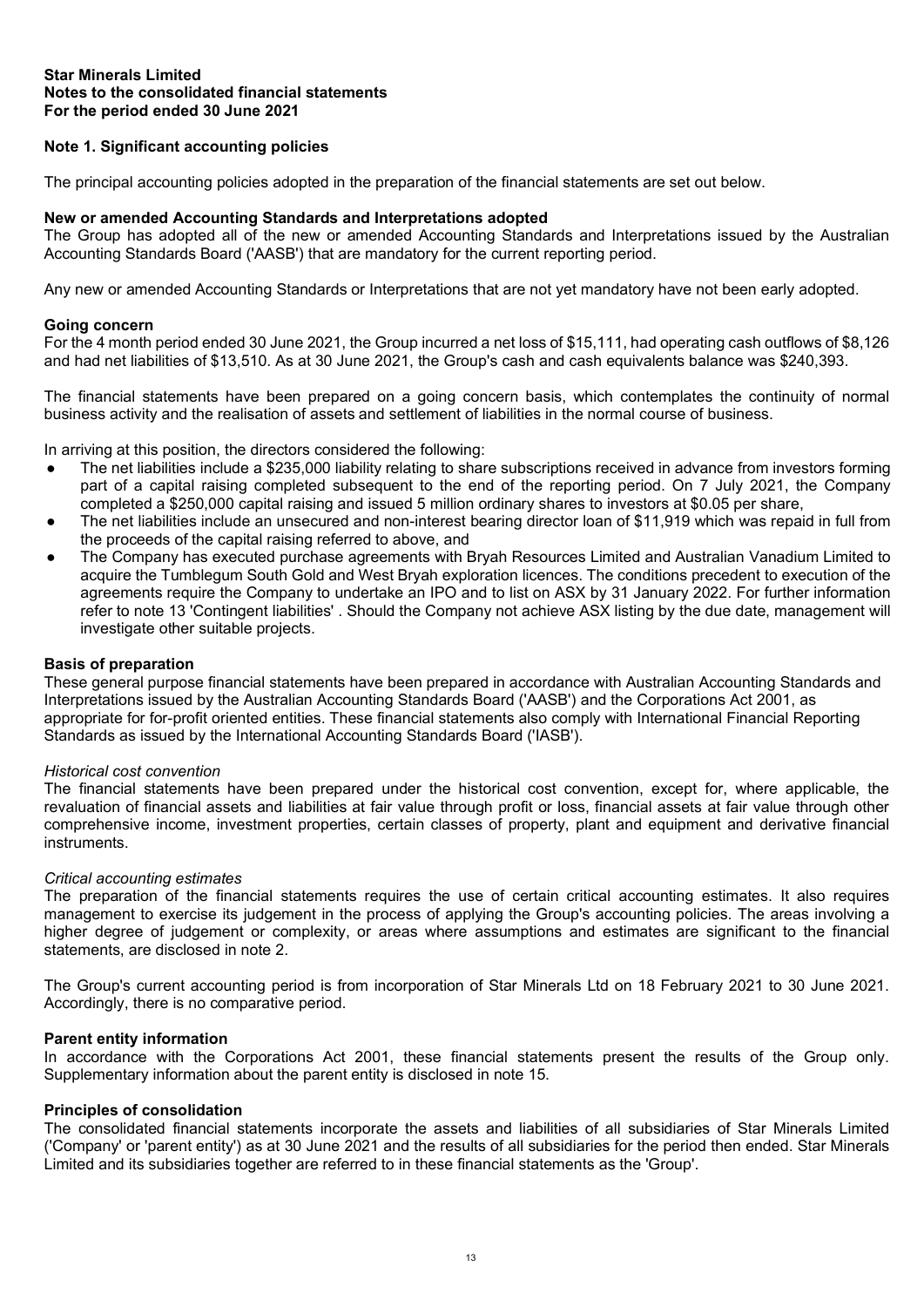# **Note 1. Significant accounting policies (continued)**

Subsidiaries are all those entities over which the Group has control. The Group controls an entity when the Group is exposed to, or has rights to, variable returns from its involvement with the entity and has the ability to affect those returns through its power to direct the activities of the entity. Subsidiaries are fully consolidated from the date on which control is transferred to the Group. They are de-consolidated from the date that control ceases.

Intercompany transactions, balances and unrealised gains on transactions between entities in the Group are eliminated. Unrealised losses are also eliminated unless the transaction provides evidence of the impairment of the asset transferred. Accounting policies of subsidiaries have been changed where necessary to ensure consistency with the policies adopted by the Group.

The acquisition of subsidiaries is accounted for using the acquisition method of accounting. A change in ownership interest, without the loss of control, is accounted for as an equity transaction, where the difference between the consideration transferred and the book value of the share of the non-controlling interest acquired is recognised directly in equity attributable to the parent.

Where the Group loses control over a subsidiary, it derecognises the assets including goodwill, liabilities and non-controlling interest in the subsidiary together with any cumulative translation differences recognised in equity. The Group recognises the fair value of the consideration received and the fair value of any investment retained together with any gain or loss in profit or loss.

#### **Income tax**

The income tax expense or benefit for the period is the tax payable on that period's taxable income based on the applicable income tax rate for each jurisdiction, adjusted by the changes in deferred tax assets and liabilities attributable to temporary differences, unused tax losses and the adjustment recognised for prior periods, where applicable.

Deferred tax assets and liabilities are recognised for temporary differences at the tax rates expected to be applied when the assets are recovered or liabilities are settled, based on those tax rates that are enacted or substantively enacted, except for:

- When the deferred income tax asset or liability arises from the initial recognition of goodwill or an asset or liability in a transaction that is not a business combination and that, at the time of the transaction, affects neither the accounting nor taxable profits; or
- When the taxable temporary difference is associated with interests in subsidiaries, associates or joint ventures, and the timing of the reversal can be controlled and it is probable that the temporary difference will not reverse in the foreseeable future.

Deferred tax assets are recognised for deductible temporary differences and unused tax losses only if it is probable that future taxable amounts will be available to utilise those temporary differences and losses.

The carrying amount of recognised and unrecognised deferred tax assets are reviewed at each reporting date. Deferred tax assets recognised are reduced to the extent that it is no longer probable that future taxable profits will be available for the carrying amount to be recovered. Previously unrecognised deferred tax assets are recognised to the extent that it is probable that there are future taxable profits available to recover the asset.

Deferred tax assets and liabilities are offset only where there is a legally enforceable right to offset current tax assets against current tax liabilities and deferred tax assets against deferred tax liabilities; and they relate to the same taxable authority on either the same taxable entity or different taxable entities which intend to settle simultaneously.

#### **Current and non-current classification**

Assets and liabilities are presented in the statement of financial position based on current and non-current classification.

An asset is classified as current when: it is either expected to be realised or intended to be sold or consumed in the Group's normal operating cycle; it is held primarily for the purpose of trading; it is expected to be realised within 12 months after the reporting period; or the asset is cash or cash equivalent unless restricted from being exchanged or used to settle a liability for at least 12 months after the reporting period. All other assets are classified as non-current.

A liability is classified as current when: it is either expected to be settled in the Group's normal operating cycle; it is held primarily for the purpose of trading; it is due to be settled within 12 months after the reporting period; or there is no unconditional right to defer the settlement of the liability for at least 12 months after the reporting period. All other liabilities are classified as non-current.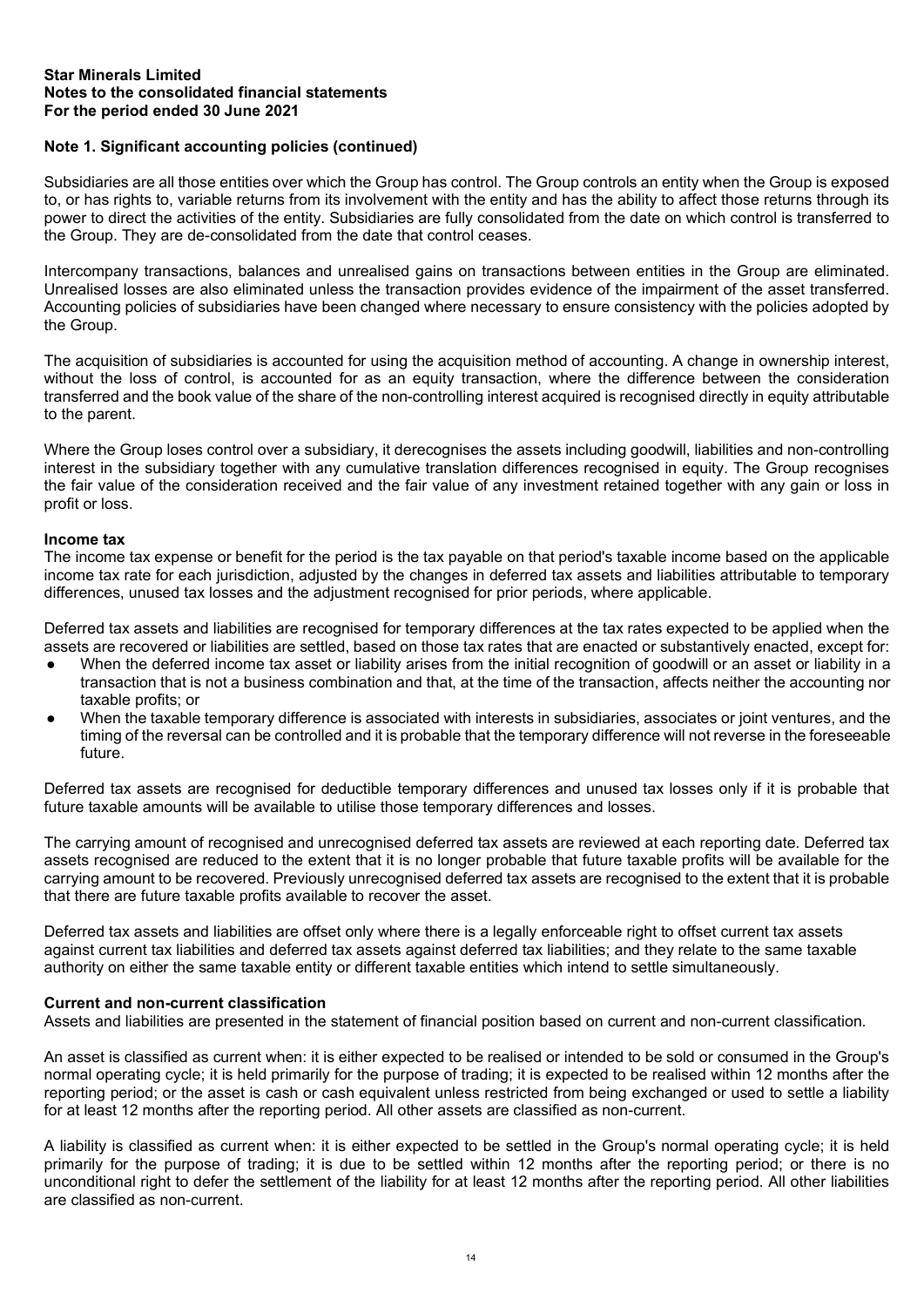# **Note 1. Significant accounting policies (continued)**

Deferred tax assets and liabilities are always classified as non-current.

#### **Cash and cash equivalents**

Cash and cash equivalents include cash on hand, deposits held at call with financial institutions, other short-term, highly liquid investments with original maturities of three months or less that are readily convertible to known amounts of cash and which are subject to an insignificant risk of changes in value.

#### **Trade and other receivables**

Other receivables are recognised at amortised cost, less any allowance for expected credit losses.

#### **Investments and other financial assets**

Investments and other financial assets are initially measured at fair value. Transaction costs are included as part of the initial measurement, except for financial assets at fair value through profit or loss. Such assets are subsequently measured at either amortised cost or fair value depending on their classification. Classification is determined based on both the business model within which such assets are held and the contractual cash flow characteristics of the financial asset unless an accounting mismatch is being avoided.

Financial assets are derecognised when the rights to receive cash flows have expired or have been transferred and the Group has transferred substantially all the risks and rewards of ownership. When there is no reasonable expectation of recovering part or all of a financial asset, its carrying value is written off.

#### *Financial assets at amortised cost*

A financial asset is measured at amortised cost only if both of the following conditions are met: (i) it is held within a business model whose objective is to hold assets in order to collect contractual cash flows; and (ii) the contractual terms of the financial asset represent contractual cash flows that are solely payments of principal and interest.

#### *Financial assets at fair value through profit or loss*

Financial assets not measured at amortised cost or at fair value through other comprehensive income are classified as financial assets at fair value through profit or loss. Typically, such financial assets will be either: (i) held for trading, where they are acquired for the purpose of selling in the short-term with an intention of making a profit, or a derivative; or (ii) designated as such upon initial recognition where permitted. Fair value movements are recognised in profit or loss.

#### *Financial assets at fair value through other comprehensive income*

Financial assets at fair value through other comprehensive income include equity investments which the Group intends to hold for the foreseeable future and has irrevocably elected to classify them as such upon initial recognition.

#### *Investments*

Investments includes non-derivative financial assets with fixed or determinable payments and fixed maturities where the Group has the positive intention and ability to hold the financial asset to maturity. This category excludes financial assets that are held for an undefined period. Investments are carried at amortised cost using the effective interest rate method adjusted for any principal repayments. Gains and losses are recognised in profit or loss when the asset is derecognised or impaired.

## *Impairment of financial assets*

The Group recognises a loss allowance for expected credit losses on financial assets which are either measured at amortised cost or fair value through other comprehensive income. The measurement of the loss allowance depends upon the Group's assessment at the end of each reporting period as to whether the financial instrument's credit risk has increased significantly since initial recognition, based on reasonable and supportable information that is available, without undue cost or effort to obtain.

Where there has not been a significant increase in exposure to credit risk since initial recognition, a 12-month expected credit loss allowance is estimated. This represents a portion of the asset's lifetime expected credit losses that is attributable to a default event that is possible within the next 12 months. Where a financial asset has become credit impaired or where it is determined that credit risk has increased significantly, the loss allowance is based on the asset's lifetime expected credit losses. The amount of expected credit loss recognised is measured on the basis of the probability weighted present value of anticipated cash shortfalls over the life of the instrument discounted at the original effective interest rate.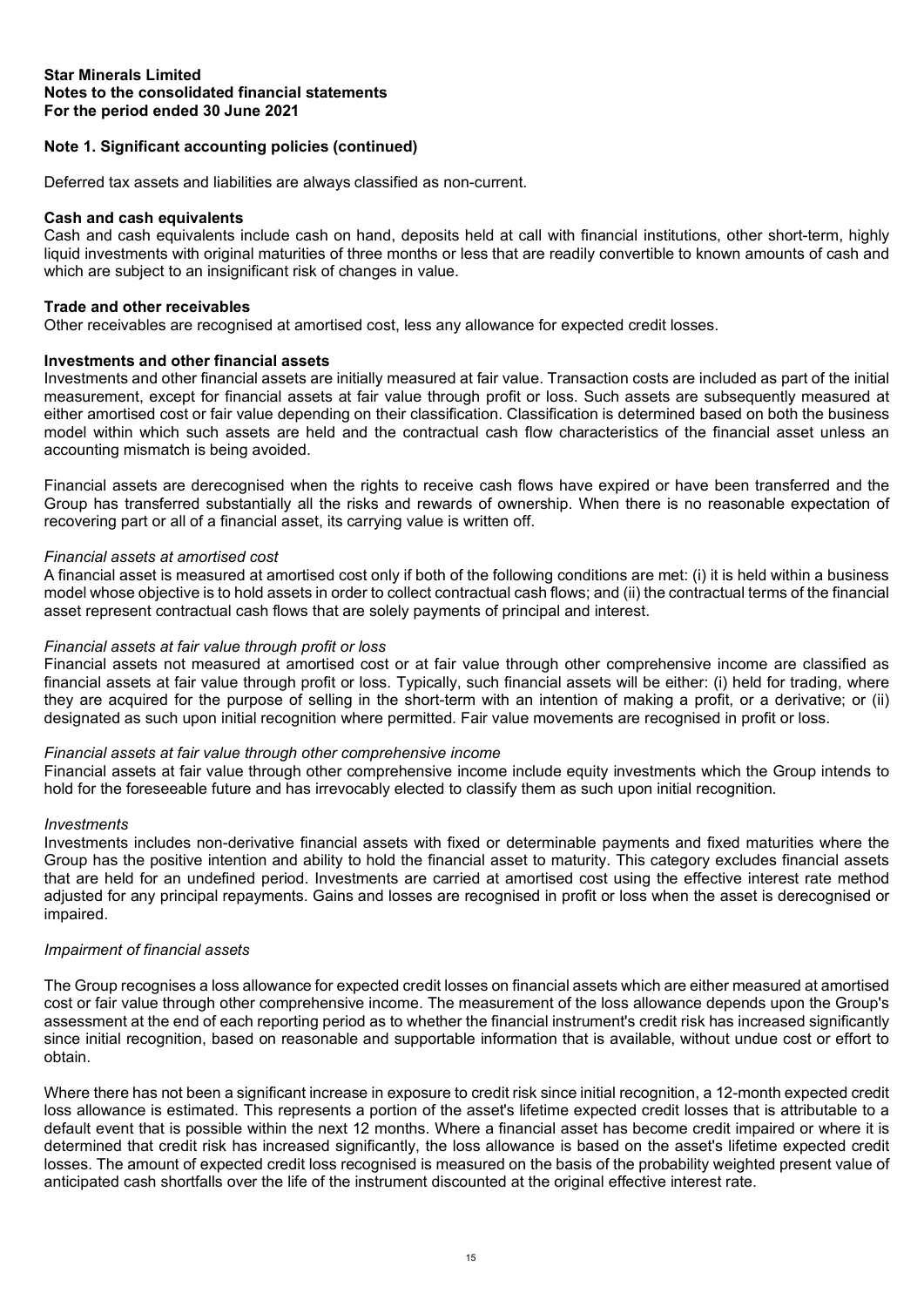# **Note 1. Significant accounting policies (continued)**

For financial assets mandatorily measured at fair value through other comprehensive income, the loss allowance is recognised in other comprehensive income with a corresponding expense through profit or loss. In all other cases, the loss allowance reduces the asset's carrying value with a corresponding expense through profit or loss.

#### **Trade and other payables**

These amounts represent liabilities for goods and services provided to the Group prior to the end of the financial period and which are unpaid. Due to their short-term nature they are measured at amortised cost and are not discounted. The amounts are unsecured and are usually paid within 30 days of recognition.

# **Borrowings**

Loans and borrowings are initially recognised at the fair value of the consideration received, net of transaction costs. They are subsequently measured at amortised cost using the effective interest method.

#### **Fair value measurement**

When an asset or liability, financial or non-financial, is measured at fair value for recognition or disclosure purposes, the fair value is based on the price that would be received to sell an asset or paid to transfer a liability in an orderly transaction between market participants at the measurement date; and assumes that the transaction will take place either: in the principal market; or in the absence of a principal market, in the most advantageous market.

Fair value is measured using the assumptions that market participants would use when pricing the asset or liability, assuming they act in their economic best interests. For non-financial assets, the fair value measurement is based on its highest and best use. Valuation techniques that are appropriate in the circumstances and for which sufficient data are available to measure fair value, are used, maximising the use of relevant observable inputs and minimising the use of unobservable inputs.

# **Issued capital**

Ordinary shares are classified as equity.

Incremental costs directly attributable to the issue of new shares or options are shown in equity as a deduction, net of tax, from the proceeds.

#### **Business combinations**

The acquisition method of accounting is used to account for business combinations regardless of whether equity instruments or other assets are acquired.

The consideration transferred is the sum of the acquisition-date fair values of the assets transferred, equity instruments issued or liabilities incurred by the acquirer to former owners of the acquiree and the amount of any non-controlling interest in the acquiree. For each business combination, the non-controlling interest in the acquiree is measured at either fair value or at the proportionate share of the acquiree's identifiable net assets. All acquisition costs are expensed as incurred to profit or loss.

On the acquisition of a business, the Group assesses the financial assets acquired and liabilities assumed for appropriate classification and designation in accordance with the contractual terms, economic conditions, the Group's operating or accounting policies and other pertinent conditions in existence at the acquisition-date.

Where the business combination is achieved in stages, the Group remeasures its previously held equity interest in the acquiree at the acquisition-date fair value and the difference between the fair value and the previous carrying amount is recognised in profit or loss.

Contingent consideration to be transferred by the acquirer is recognised at the acquisition-date fair value. Subsequent changes in the fair value of the contingent consideration classified as an asset or liability is recognised in profit or loss. Contingent consideration classified as equity is not remeasured and its subsequent settlement is accounted for within equity.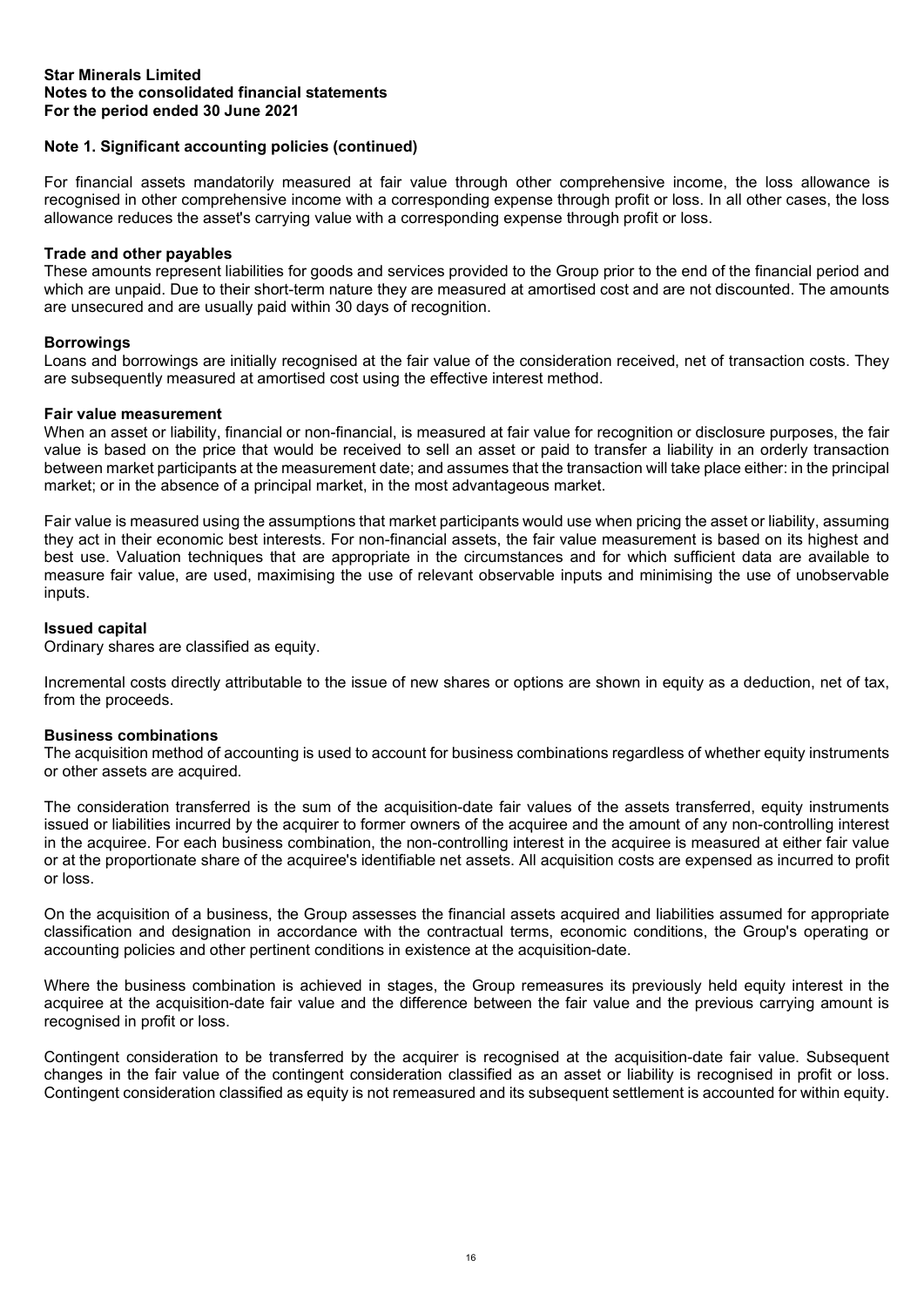# **Note 1. Significant accounting policies (continued)**

The difference between the acquisition-date fair value of assets acquired, liabilities assumed and any non-controlling interest in the acquiree and the fair value of the consideration transferred and the fair value of any pre-existing investment in the acquiree is recognised as goodwill. If the consideration transferred and the pre-existing fair value is less than the fair value of the identifiable net assets acquired, being a bargain purchase to the acquirer, the difference is recognised as a gain directly in profit or loss by the acquirer on the acquisition-date, but only after a reassessment of the identification and measurement of the net assets acquired, the non-controlling interest in the acquiree, if any, the consideration transferred and the acquirer's previously held equity interest in the acquirer.

Business combinations are initially accounted for on a provisional basis. The acquirer retrospectively adjusts the provisional amounts recognised and also recognises additional assets or liabilities during the measurement period, based on new information obtained about the facts and circumstances that existed at the acquisition-date. The measurement period ends on either the earlier of (i) 12 months from the date of the acquisition or (ii) when the acquirer receives all the information possible to determine fair value.

# **Earnings per share**

#### *Basic earnings per share*

Basic earnings per share is calculated by dividing the profit attributable to the owners of Star Minerals Limited, excluding any costs of servicing equity other than ordinary shares, by the weighted average number of ordinary shares outstanding during the financial period, adjusted for bonus elements in ordinary shares issued during the financial period.

#### *Diluted earnings per share*

Diluted earnings per share adjusts the figures used in the determination of basic earnings per share to take into account the after-income tax effect of interest and other financing costs associated with dilutive potential ordinary shares and the weighted average number of shares assumed to have been issued for no consideration in relation to dilutive potential ordinary shares.

# **Goods and Services Tax ('GST') and other similar taxes**

Revenues, expenses and assets are recognised net of the amount of associated GST, unless the GST incurred is not recoverable from the tax authority. In this case it is recognised as part of the cost of the acquisition of the asset or as part of the expense.

Receivables and payables are stated inclusive of the amount of GST receivable or payable. The net amount of GST recoverable from, or payable to, the tax authority is included in other receivables or other payables in the statement of financial position.

Cash flows are presented on a gross basis. The GST components of cash flows arising from investing or financing activities which are recoverable from, or payable to the tax authority, are presented as operating cash flows.

Commitments and contingencies are disclosed net of the amount of GST recoverable from, or payable to, the tax authority.

# **New Accounting Standards and Interpretations not yet mandatory or early adopted**

Australian Accounting Standards and Interpretations that have recently been issued or amended but are not yet mandatory, have not been early adopted by the Group for the annual reporting period ended 30 June 2021. The Group has not yet assessed the impact of these new or amended Accounting Standards and Interpretations.

#### **Note 2. Critical accounting judgements, estimates and assumptions**

The preparation of the financial statements requires management to make judgements, estimates and assumptions that affect the reported amounts in the financial statements. Management continually evaluates its judgements and estimates in relation to assets, liabilities, contingent liabilities, revenue and expenses. Management bases its judgements, estimates and assumptions on historical experience and on other various factors, including expectations of future events, management believes to be reasonable under the circumstances. The resulting accounting judgements and estimates will seldom equal the related actual results. The judgements, estimates and assumptions that have a significant risk of causing a material adjustment to the carrying amounts of assets and liabilities (refer to the respective notes) within the next financial year are discussed below.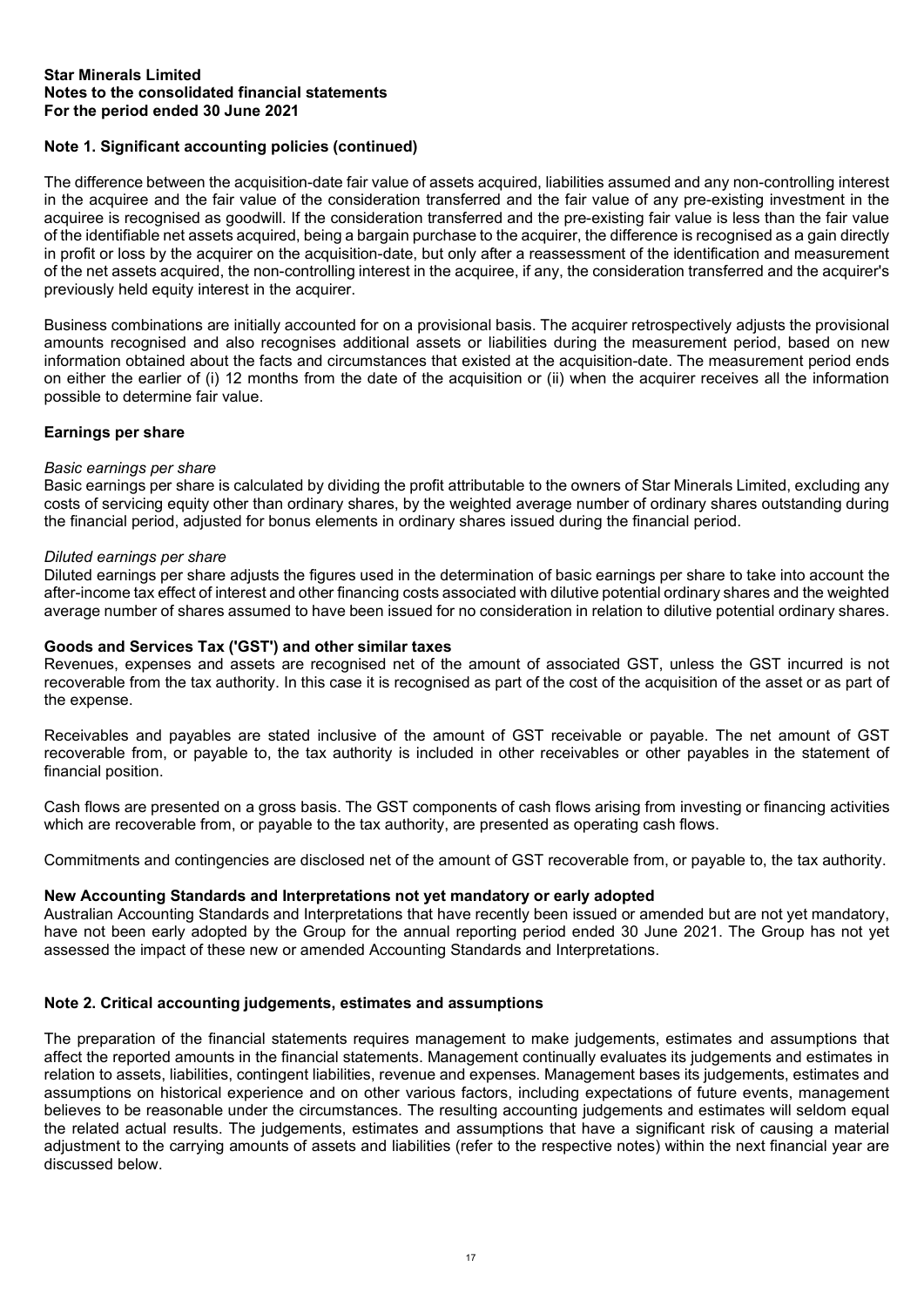# **Note 2. Critical accounting judgements, estimates and assumptions (continued)**

#### *Coronavirus (COVID-19) pandemic*

Judgement has been exercised in considering the impacts that the Coronavirus (COVID-19) pandemic has had, or may have, on the Group based on known information. This consideration extends to the nature of the products and services offered, customers, supply chain, staffing and geographic regions in which the Group operates. Other than as addressed in specific notes, there does not currently appear to be either any significant impact upon the financial statements or any significant uncertainties with respect to events or conditions which may impact the Group unfavourably as at the reporting date or subsequently as a result of the Coronavirus (COVID-19) pandemic.

#### *Fair value measurement hierarchy*

The Group is required to classify all assets and liabilities, measured at fair value, using a three level hierarchy, based on the lowest level of input that is significant to the entire fair value measurement, being: Level 1: Quoted prices (unadjusted) in active markets for identical assets or liabilities that the entity can access at the measurement date; Level 2: Inputs other than quoted prices included within Level 1 that are observable for the asset or liability, either directly or indirectly; and Level 3: Unobservable inputs for the asset or liability. Considerable judgement is required to determine what is significant to fair value and therefore which category the asset or liability is placed in can be subjective.

#### *Goodwill and other indefinite life intangible assets*

The Group tests annually, or more frequently if events or changes in circumstances indicate impairment, whether goodwill and other indefinite life intangible assets have suffered any impairment, in accordance with the accounting policy stated in note 1. The recoverable amounts of cash-generating units have been determined based on value-in-use calculations. These calculations require the use of assumptions, including estimated discount rates based on the current cost of capital and growth rates of the estimated future cash flows.

#### *Impairment of non-financial assets other than goodwill and other indefinite life intangible assets*

The Group assesses impairment of non-financial assets other than goodwill and other indefinite life intangible assets at each reporting date by evaluating conditions specific to the Group and to the particular asset that may lead to impairment. If an impairment trigger exists, the recoverable amount of the asset is determined. This involves fair value less costs of disposal or value-in-use calculations, which incorporate a number of key estimates and assumptions.

#### *Income tax*

The Group is subject to income taxes in the jurisdictions in which it operates. Significant judgement is required in determining the provision for income tax. There are many transactions and calculations undertaken during the ordinary course of business for which the ultimate tax determination is uncertain. The Group recognises liabilities for anticipated tax audit issues based on the Group's current understanding of the tax law. Where the final tax outcome of these matters is different from the carrying amounts, such differences will impact the current and deferred tax provisions in the period in which such determination is made.

# *Business combinations*

As discussed in note 1, business combinations are initially accounted for on a provisional basis. The fair value of assets acquired, liabilities and contingent liabilities assumed are initially estimated by the Group taking into consideration all available information at the reporting date. Fair value adjustments on the finalisation of the business combination accounting is retrospective, where applicable, to the period the combination occurred and may have an impact on the assets and liabilities, depreciation and amortisation reported.

#### **Note 3. Operating segments**

Based on the information used for internal reporting purposes by the chief operating decision maker (directors of the Company) the Company operated in one reportable segment during the period.

The reportable segment financial information is therefore the same as the statement of financial position and the statement of profit or loss and other comprehensive income.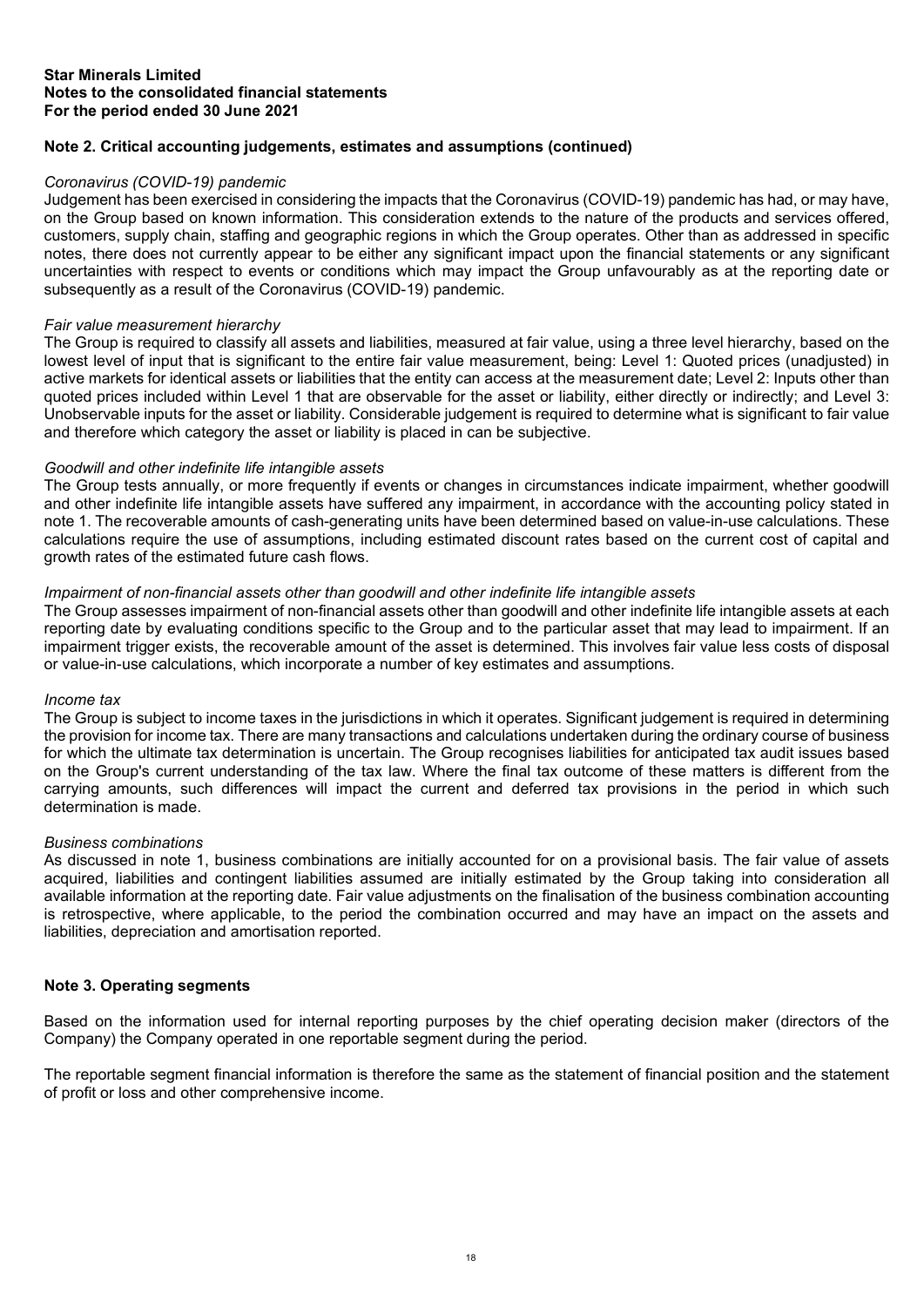# **Note 4. Income tax**

|                                                                                                                | <b>Consolidated</b><br>4 month<br>period ended<br>30 Jun 21<br>\$ |
|----------------------------------------------------------------------------------------------------------------|-------------------------------------------------------------------|
| Numerical reconciliation of income tax expense and tax at the statutory rate<br>Loss before income tax expense | (15, 111)                                                         |
| Tax at the statutory tax rate of 26%                                                                           | (3,929)                                                           |
| Current period tax losses not recognised                                                                       | 3,929                                                             |
| Income tax expense                                                                                             |                                                                   |
|                                                                                                                | <b>Consolidated</b><br>4 month<br>period ended<br>30 Jun 21<br>\$ |
| Tax losses not recognised<br>Unused tax losses for which no deferred tax asset has been recognised             | 15,111                                                            |
| Potential tax benefit @ 26%                                                                                    | 3,929                                                             |

The above potential tax benefit for tax losses has not been recognised in the statement of financial position. These tax losses can only be utilised in the future if the continuity of ownership test is passed, or failing that, the same business test is passed.

# **Note 5. Current assets - cash and cash equivalents**

|              | <b>Consolidated</b><br>30 Jun 21<br>\$ |
|--------------|----------------------------------------|
| Cash at bank | 240,393                                |

# **Note 6. Current assets - trade and other receivables**

|                       | <b>Consolidated</b><br>30 Jun 21<br>\$ |
|-----------------------|----------------------------------------|
| <b>BAS</b> receivable | 867                                    |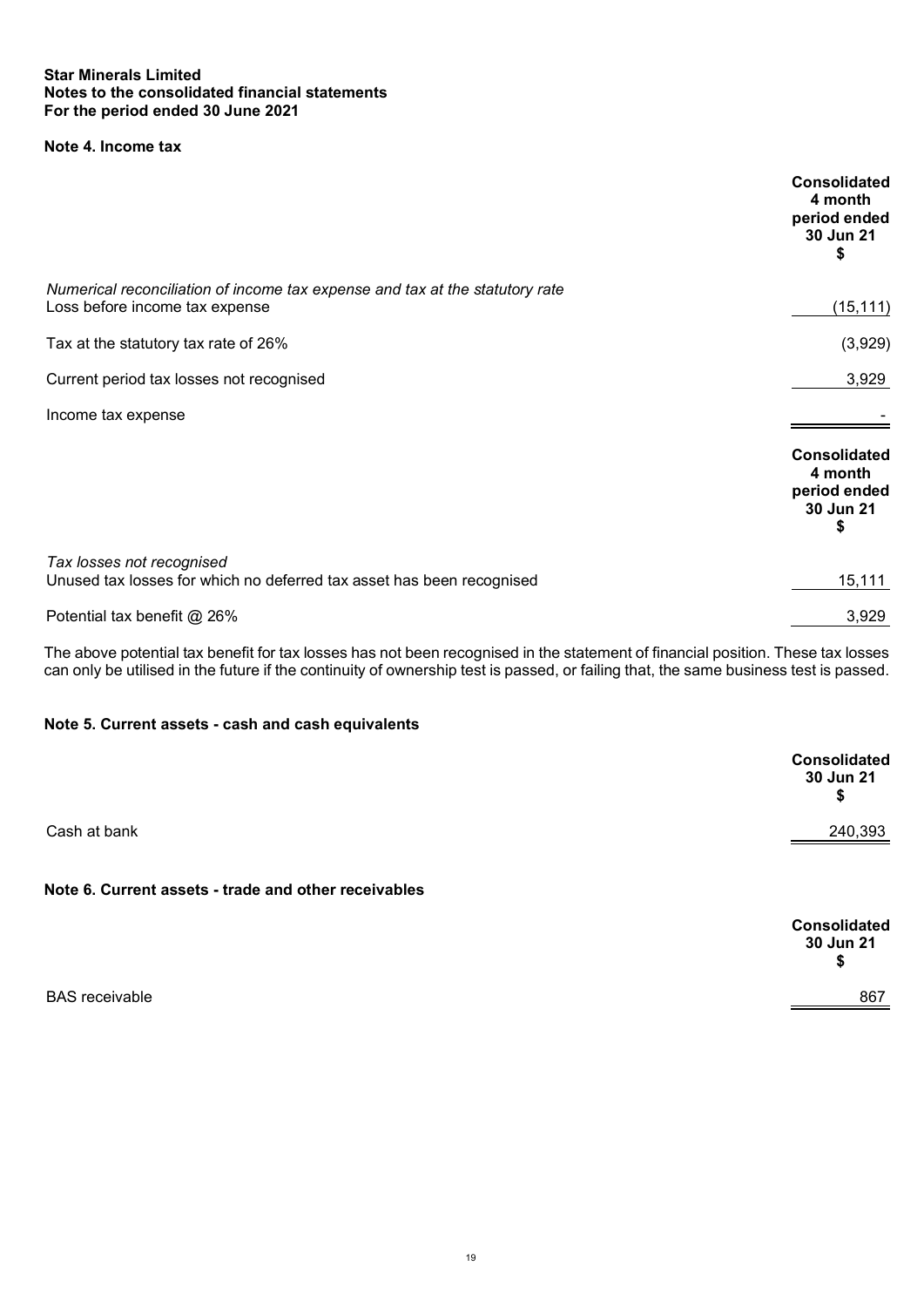# **Note 7. Current liabilities - trade and other payables**

|                                                              | <b>Consolidated</b><br>30 Jun 21<br>\$ |
|--------------------------------------------------------------|----------------------------------------|
| Trade payables<br>Share subscriptions received in advance ** | 7,851<br>235,000                       |
|                                                              | 242,851                                |

Refer to note 11 for further information on financial instruments.

The share subscriptions received in advance form part of a \$250,000 capital raising completed on 7 July 2021. Refer to note 18 'Events after the reporting period' .

# **Note 8. Current liabilities - borrowings**

|                      | Consolidated<br>30 Jun 21<br>S |
|----------------------|--------------------------------|
| Loan - from Director | 11,919                         |

Refer to note 11 for further information on financial instruments.

The director loan is non interest bearing, unsecured and repayable at call. The loan was repaid subsequent to the end of the period. Refer to note 14 'Related party transactions'.

#### **Note 9. Equity - issued capital**

|                                     |                  |               | <b>Consolidated</b>        |                 |
|-------------------------------------|------------------|---------------|----------------------------|-----------------|
|                                     |                  |               | 30 Jun 21<br><b>Shares</b> | 30 Jun 21<br>\$ |
| Ordinary shares - fully paid        |                  |               | 8,000,000                  | 1,601           |
| Movements in ordinary share capital |                  |               |                            |                 |
| <b>Details</b>                      | <b>Date</b>      | <b>Shares</b> | <b>Issue price</b>         | \$              |
| <b>Balance</b>                      | 18 February 2021 |               |                            |                 |
| Issue share on incorporation        | 18 February 2021 |               | \$1.0000                   |                 |
| Issue shares to promoters           | 14 June 2021     | 7,999,999     | \$0.0002                   | 1,600           |

# Balance 30 June 2021 <u> 8,000,000 1,601</u>

#### *Ordinary shares*

Ordinary shares entitle the holder to participate in dividends and the proceeds on the winding up of the Company in proportion to the number of and amounts paid on the shares held. The fully paid ordinary shares have no par value and the Company does not have a limited amount of authorised capital.

On a show of hands every member present at a meeting in person or by proxy shall have one vote and upon a poll each share shall have one vote.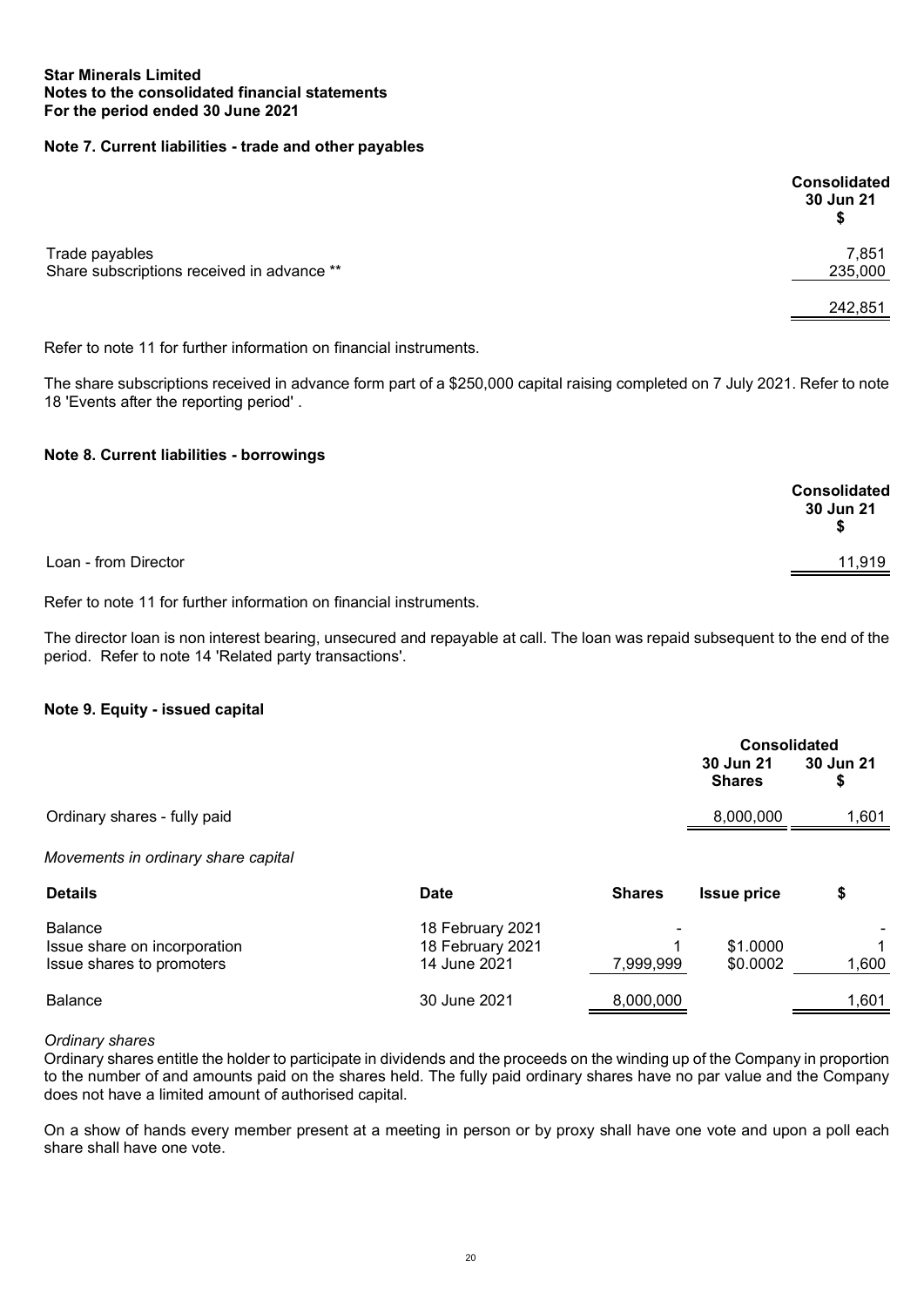# **Note 9. Equity - issued capital (continued)**

#### *Capital risk management*

The Group's objectives when managing capital is to safeguard its ability to continue as a going concern, so that it can provide returns for shareholders and benefits for other stakeholders and to maintain an optimum capital structure to reduce the cost of capital.

Capital is regarded as total equity, as recognised in the statement of financial position, plus net debt. Net debt is calculated as total borrowings less cash and cash equivalents.

In order to maintain or adjust the capital structure, the Group may adjust the amount of dividends paid to shareholders, return capital to shareholders, issue new shares or sell assets to reduce debt.

The Group is subject to certain financing arrangements covenants and meeting these is given priority in all capital risk management decisions. There have been no events of default on the financing arrangements during the financial period.

#### **Note 10. Equity - dividends**

There were no dividends paid, recommended or declared during the current financial period.

# **Note 11. Financial instruments**

#### *Financial risk management objectives*

The Group's activities expose it to a variety of financial risks: market risk (including foreign currency risk, price risk and interest rate risk), credit risk and liquidity risk. The Group's overall risk management program focuses on the unpredictability of financial markets and seeks to minimise potential adverse effects on the financial performance of the Group. The Group uses different methods to measure different types of risk to which it is exposed. These methods include sensitivity analysis in the case of interest rate, foreign exchange and other price risks and ageing analysis for credit risk.

Risk management is carried out by senior finance executives ('finance') under policies approved by the Board of Directors ('the Board'). These policies include identification and analysis of the risk exposure of the Group and appropriate procedures, controls and risk limits. Finance identifies, evaluates and hedges financial risks within the Group's operating units. Finance reports to the Board on a monthly basis.

#### *Market risk*

The Group is not exposed to any significant market risk.

#### *Price risk*

The Group is not exposed to any significant price risk.

#### *Interest rate risk*

The Group is not exposed to any significant interest rate risk. Borrowings relate to a non-interest bearing and unsecured loan from a director. Refer to note 14 'Related party transactions'.

#### *Credit risk*

Credit risk refers to the risk that a counterparty will default on its contractual obligations resulting in financial loss to the Group. The Group has a strict code of credit, including confirming references and setting appropriate credit limits. The Group obtains guarantees where appropriate to mitigate credit risk. The maximum exposure to credit risk at the reporting date to recognised financial assets is the carrying amount, net of any provisions for impairment of those assets, as disclosed in the statement of financial position and notes to the financial statements. The Group does not hold any collateral.

Generally, trade receivables are written off when there is no reasonable expectation of recovery. Indicators of this include the failure of a debtor to engage in a repayment plan, no active enforcement activity and a failure to make contractual payments for a period greater than 1 year.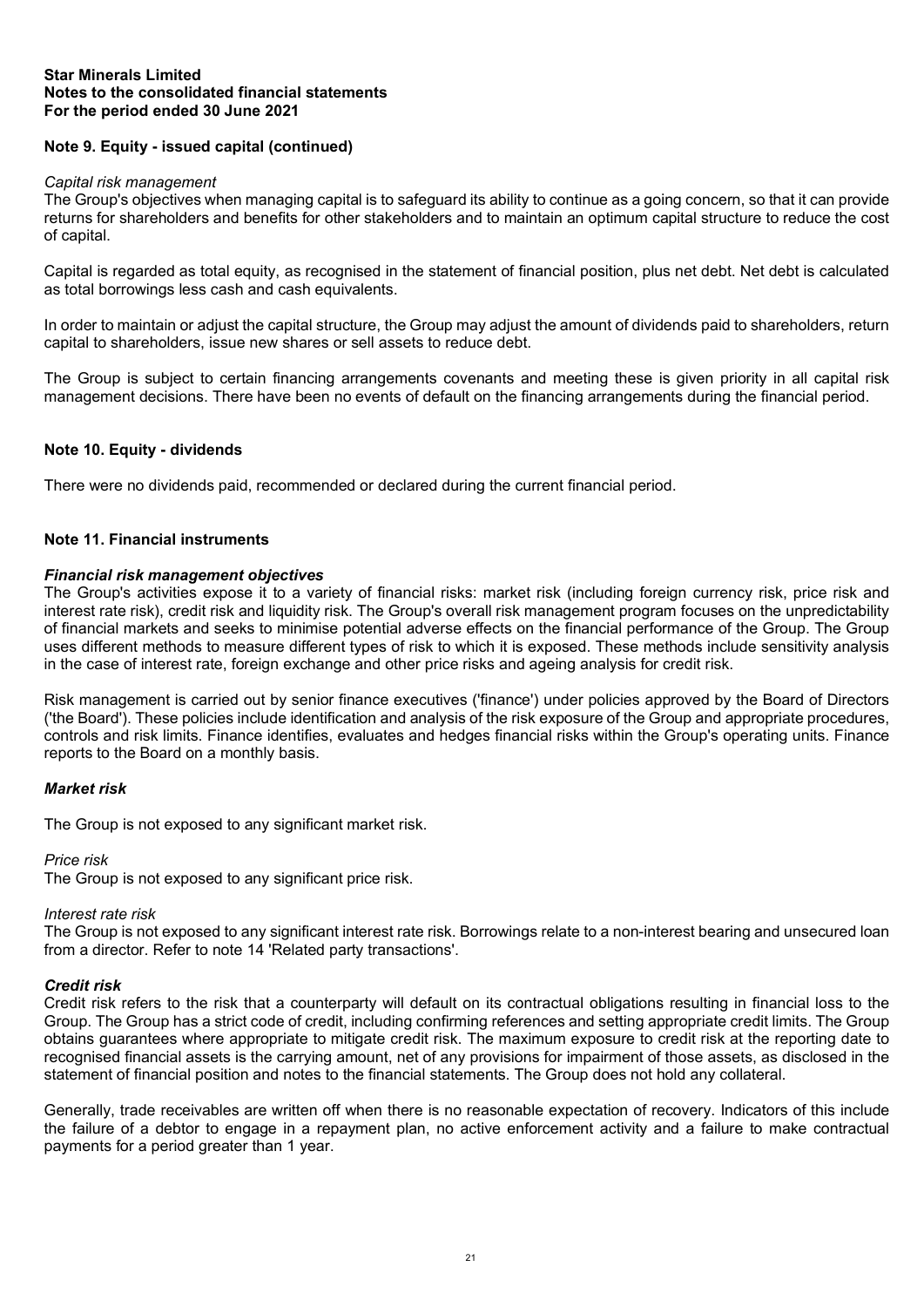# **Note 11. Financial instruments (continued)**

# *Liquidity risk*

Vigilant liquidity risk management requires the Group to maintain sufficient liquid assets (mainly cash and cash equivalents) and available borrowing facilities to be able to pay debts as and when they become due and payable.

The Group manages liquidity risk by maintaining adequate cash reserves and available borrowing facilities by continuously monitoring actual and forecast cash flows and matching the maturity profiles of financial assets and liabilities.

#### *Fair value of financial instruments*

The fair values of financial assets and liabilities, together with their carrying amounts in the statement of financial position, for the Group are as follows:

|                            |                          | 30 Jun 21               |  |
|----------------------------|--------------------------|-------------------------|--|
| <b>Consolidated</b>        | Carrying<br>amount<br>\$ | <b>Fair value</b><br>\$ |  |
| Assets                     |                          |                         |  |
| Cash at bank               | 240,393                  | 240,393                 |  |
| Other receivables          | 867                      | 867                     |  |
|                            | 241,260                  | 241,260                 |  |
| Liabilities                |                          |                         |  |
| Trade payables             | 7,851                    | 7,851                   |  |
| Borrowings (director loan) | 11,919                   | 11,919                  |  |
|                            | 19,770                   | 19,770                  |  |
|                            |                          |                         |  |

#### **Note 12. Key management personnel disclosures**

#### *Compensation*

The aggregate compensation made to Directors and other members of key management personnel of the Group was Nil.

## **Note 13. Contingent liabilities**

#### *Purchase of tenements*

White Star Minerals Pty Ltd entered into a tenement transfer agreement with Bryah Resources Limited (ASX: BYH) and Australian Vanadium Limited (ASX: AVL) to acquire the tenement comprising the Tumblegum South Project. The project comprises a granted mining lease M51/888 to be acquired from Australian Vanadium Limited and an application for miscellaneous licence L51/112 to be acquired from Bryah Resources Ltd upon grant.

Star Minerals Ltd has entered into agreements with Bryah Resources Limited, Jalein Pty Ltd, Pet FC Pty Ltd and Pinny Pty Ltd to acquire the Tenements comprising the West Bryah Project. The West Bryah Project consists of 7 granted exploration licences covering a total of 565.6km<sup>2</sup> located approximately 140km north of Meekatharra in central Western Australia.

Bryah Resources Limited agreed to transfer the license to the Group and Australian Vanadium Limited has agreed to transfer the mining lease to the Group for the consideration as mentioned below.

Consideration to Bryah Resources Ltd:

- 11 million fully paid ordinary shares in Parent entity;
- 3 million Class A Performance Rights in Parent entity (subject to Vesting conditions);
- 4 million Class B Performance Rights in Parent entity (subject to Vesting conditions); and
- \$500,000 reimbursement of expenditure incurred in conducting exploration works.

Consideration to Australian Vanadium Limited:

Grant of Royalty by White Star Minerals Pty Ltd and \$5,000 reimbursement of expenditure.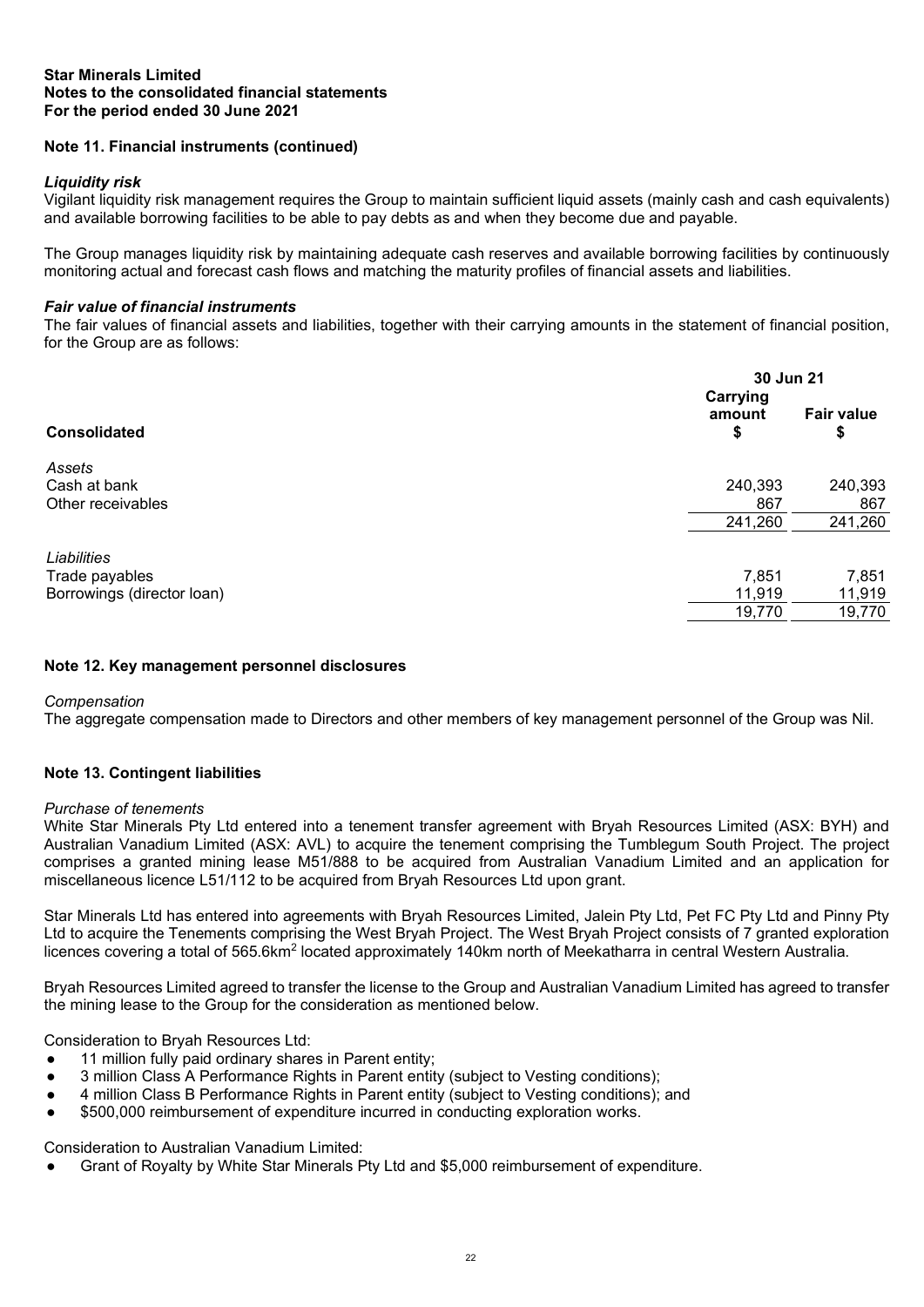# **Note 13. Contingent liabilities (continued)**

Total consideration to other vendors:

- Pet FC Pty Ltd 0.5 million fully paid ordinary shares in Parent entity
- Pinny Pty Ltd 0.75 million fully paid ordinary shares in Parent entity
- Jalein Pty Ltd 2.75 million fully paid ordinary shares in Parent entity

In addition to this the Group has entered into royalty deed agreements for the payment of royalty on the net return of 0.75%.

Sale and transfer of tenements under the agreements is subject to the satisfaction of the following conditions by the sunset date:

- Star Minerals Ltd receiving conditional approval from ASX to admit its securities to official quotation on ASX on terms acceptable to the Star Minerals Ltd.
- Each party obtaining necessary authorities to give effect to the agreement.
- White Star Minerals Pty Ltd obtaining consent of the Minister under Mining Act for registration of transfer of mining lease and license.
- Bryah Resources Limited obtaining the approval of its shareholder for the effective disposal of its mineral rights over the mining lease and transfer of the license for the purposes of ASX listing Rule 11.4 and all other purposes.

There is notification for the extension of "Sunset Dates" for all tenement agreements from 31 May 2021 to 31 January 2022.

#### *Details of tenements to be acquired*

| Tenement                                                                                  | Date of<br>purchase | agreement Consideration payable                  | Tenement | expiry date Details of royalty deeds                                                                                                    |
|-------------------------------------------------------------------------------------------|---------------------|--------------------------------------------------|----------|-----------------------------------------------------------------------------------------------------------------------------------------|
| Tumblegum South Project -<br>granted mining lease<br>M51/888                              |                     | Limited                                          |          | 08/03/2021 to Australian Vanadium 03/11/2041 0.75% net smelter return royalty on all<br>products extracted or derived from the<br>area. |
| Tumblegum South Project -<br>miscellaneous licence<br>L51/112                             |                     | 08/03/2021 to Bryah Resources Ltd 22/04/2042 N/A |          |                                                                                                                                         |
| West Bryah Project - granted 08/03/2021 to Pet FC Pty Ltd<br>exploration licence E52/3553 |                     |                                                  |          | 30/07/2022 0.75% net smelter return royalty on all<br>products extracted or derived from the<br>area.                                   |
| West Bryah Project - granted<br>exploration licence E52/3737                              |                     | 08/03/2021 to Pinny Pty Ltd                      |          | 07/11/2024 0.75% net smelter return royalty on all<br>products extracted or derived from the<br>area.                                   |
| West Bryah Project - granted<br>exploration licence E52/3739                              |                     |                                                  |          | 08/03/2021 to Bryah Resources Ltd 07/11/2024 0.75% net smelter return royalty on all<br>products extracted or derived from the<br>area. |
| West Bryah Project - granted 08/03/2021 to Jalein Pty Ltd<br>exploration licence E52/3802 |                     |                                                  |          | 17/01/2026 0.75% net smelter return royalty on all<br>products extracted or derived from the<br>area.                                   |
| West Bryah Project - granted 08/03/2021 to Pinny Pty Ltd<br>exploration licence E52/3803  |                     |                                                  |          | 18/05/2025 0.75% net smelter return royalty on all<br>products extracted or derived from the<br>area.                                   |
| West Bryah Project - granted<br>exploration licence E52/3804                              |                     | 08/03/2021 to Pinny Pty Ltd                      |          | 18/05/2025 0.75% net smelter return royalty on all<br>products extracted or derived from the<br>area.                                   |
| West Bryah Project - granted<br>exploration licence E52/3809                              |                     | 08/03/2021 to Jalein Pty Ltd                     |          | 02/06/2025 0.75% net smelter return royalty on all<br>products extracted or derived from the<br>area.                                   |

#### *Reimbursement of prospectus and offer costs*

Upon receiving approval for its securities to be ASX listed, the Company will be liable to reimburse Bryah Resources Limited for costs of the offer totalling \$166,753. The Company will also be liable for legal fees totalling \$25,000.

There were no other contingent liabilities at the period end.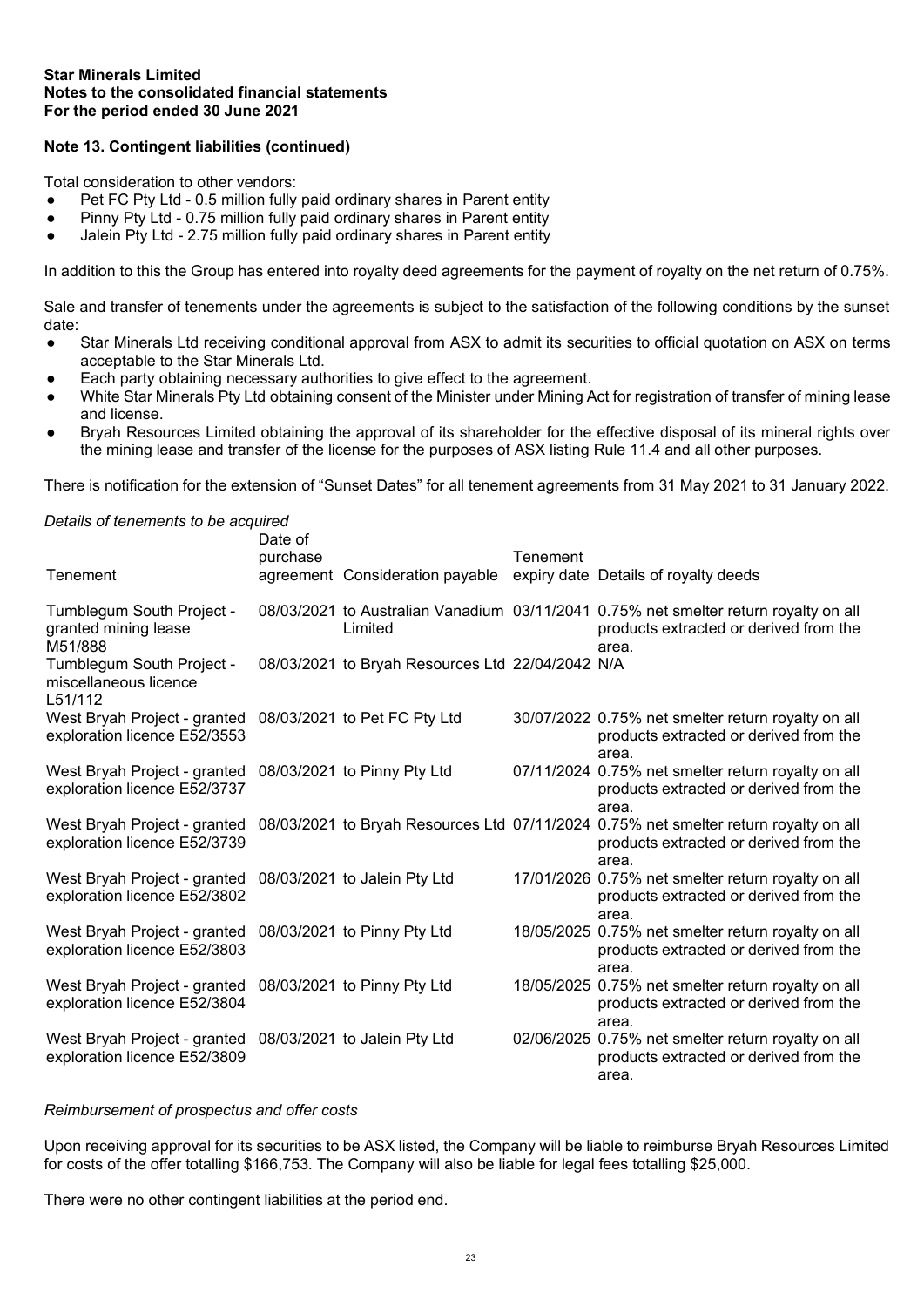# **Note 14. Related party transactions**

#### *Parent entity*

Star Minerals Limited is the parent entity.

*Subsidiaries* Interests in subsidiaries are set out in note 17.

*Key management personnel* Disclosures relating to key management personnel are set out in note 12.

*Transactions with related parties* The following transactions occurred with related parties:

**Consolidated 4 month period ended 30 Jun 21 \$** Payment for goods and services: Payment for services from key management personnel Other transactions: On 23 February 2021 the Company acquired White Star Minerals Pty Ltd for consideration of \$1. At the time Stephen Strubel and Ashley Jones were Directors of White Star Minerals Pty Ltd and Ian Stuart was previously Director having resigned on 22 February 2021. Stephen Strubel was the sole shareholder of White Star Minerals Pty Ltd. Refer to note 16 'Business combinations'. 1 On 14 June 2021 the Company issued 7,999,999 ordinary shares at \$0.0002 each to promoter investors. Director Stephen Strubel participated in this share issue as a promotor and was issued 1,800,000 ordinary shares on the same terms as the other promoters. *Receivable from and payable to related parties* There were no trade receivables from or trade payables to related parties at the reporting date. *Loans to/from related parties*

The following balances are outstanding at the reporting date in relation to loans with related parties:

|                                                                                                                                                    | <b>Consolidated</b><br>30 Jun 21 |
|----------------------------------------------------------------------------------------------------------------------------------------------------|----------------------------------|
| Current borrowings:<br>Loan from Director to the Group - non-interest bearing, unsecured and repayable on demand. Refer to note<br>8 'Borrowings'. | 11,919                           |
| $\star$<br>The loan was repaid subsequent to the end of the reporting period.                                                                      |                                  |

There were no other transactions with related parties during the financial period.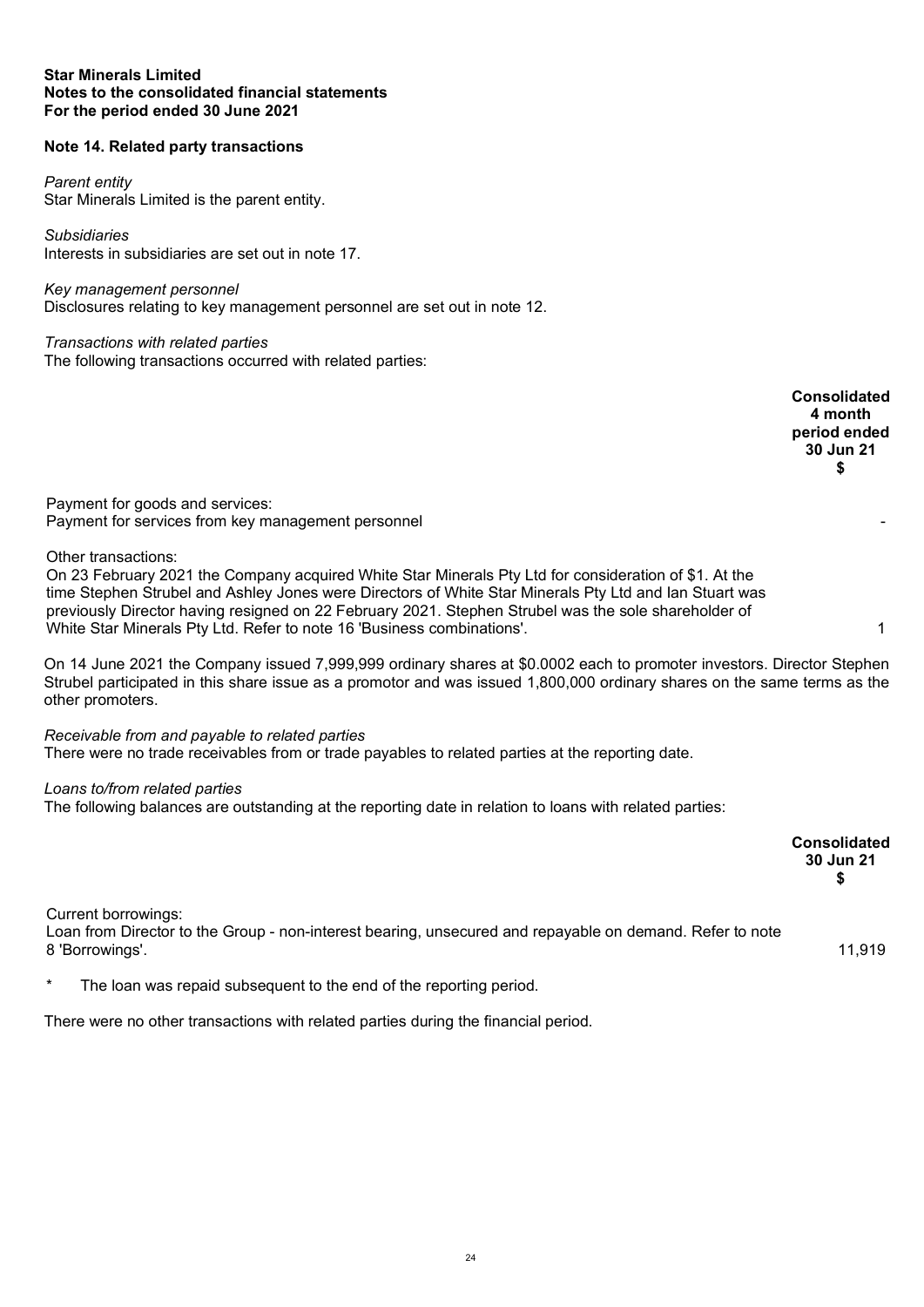# **Note 15. Parent entity information**

Set out below is the supplementary information about the parent entity.

*Statement of profit or loss and other comprehensive income*

| Loss after income tax<br>Total comprehensive income<br>Statement of financial position<br><b>Parent</b><br>30 Jun 21<br>\$<br>240,872<br>Total current assets<br>240,873<br><b>Total assets</b><br><b>Total current liabilities</b><br>242,466<br><b>Total liabilities</b><br>249,291<br>Equity<br>1,601<br>Issued capital<br><b>Accumulated losses</b><br>Total deficiency in equity | <b>Parent</b><br>4 month<br>period ended<br>30 Jun 21<br>\$ |
|---------------------------------------------------------------------------------------------------------------------------------------------------------------------------------------------------------------------------------------------------------------------------------------------------------------------------------------------------------------------------------------|-------------------------------------------------------------|
|                                                                                                                                                                                                                                                                                                                                                                                       | (10, 019)                                                   |
|                                                                                                                                                                                                                                                                                                                                                                                       | (10, 019)                                                   |
|                                                                                                                                                                                                                                                                                                                                                                                       |                                                             |
|                                                                                                                                                                                                                                                                                                                                                                                       |                                                             |
|                                                                                                                                                                                                                                                                                                                                                                                       |                                                             |
|                                                                                                                                                                                                                                                                                                                                                                                       |                                                             |
|                                                                                                                                                                                                                                                                                                                                                                                       |                                                             |
|                                                                                                                                                                                                                                                                                                                                                                                       |                                                             |
|                                                                                                                                                                                                                                                                                                                                                                                       | (10, 019)                                                   |
|                                                                                                                                                                                                                                                                                                                                                                                       | (8, 418)                                                    |

*Guarantees entered into by the parent entity in relation to the debts of its subsidiaries* The parent entity had no guarantees in relation to the debts of its subsidiaries as at 30 June 2021.

*Contingent liabilities*

As disclosed in note 13 'Contingent liabilities'.

Star Minerals Ltd has entered into agreements with Bryah Resources Limited, Jalein Pty Ltd, Pet FC Pty Ltd and Pinny Pty Ltd to acquire the Tenements comprising the West Bryah Project. The West Bryah Project consists of 7 granted exploration licences covering a total of 565.6km2 located approximately 140km north of Meekatharra in central Western Australia.

#### *Capital commitments - Property, plant and equipment*

The parent entity had no capital commitments for property, plant and equipment as at 30 June 2021.

#### *Significant accounting policies*

The accounting policies of the parent entity are consistent with those of the Group, as disclosed in note 1, except for the following:

- Investments in subsidiaries are accounted for at cost, less any impairment, in the parent entity.
- Dividends received from subsidiaries are recognised as other income by the parent entity and its receipt may be an indicator of an impairment of the investment.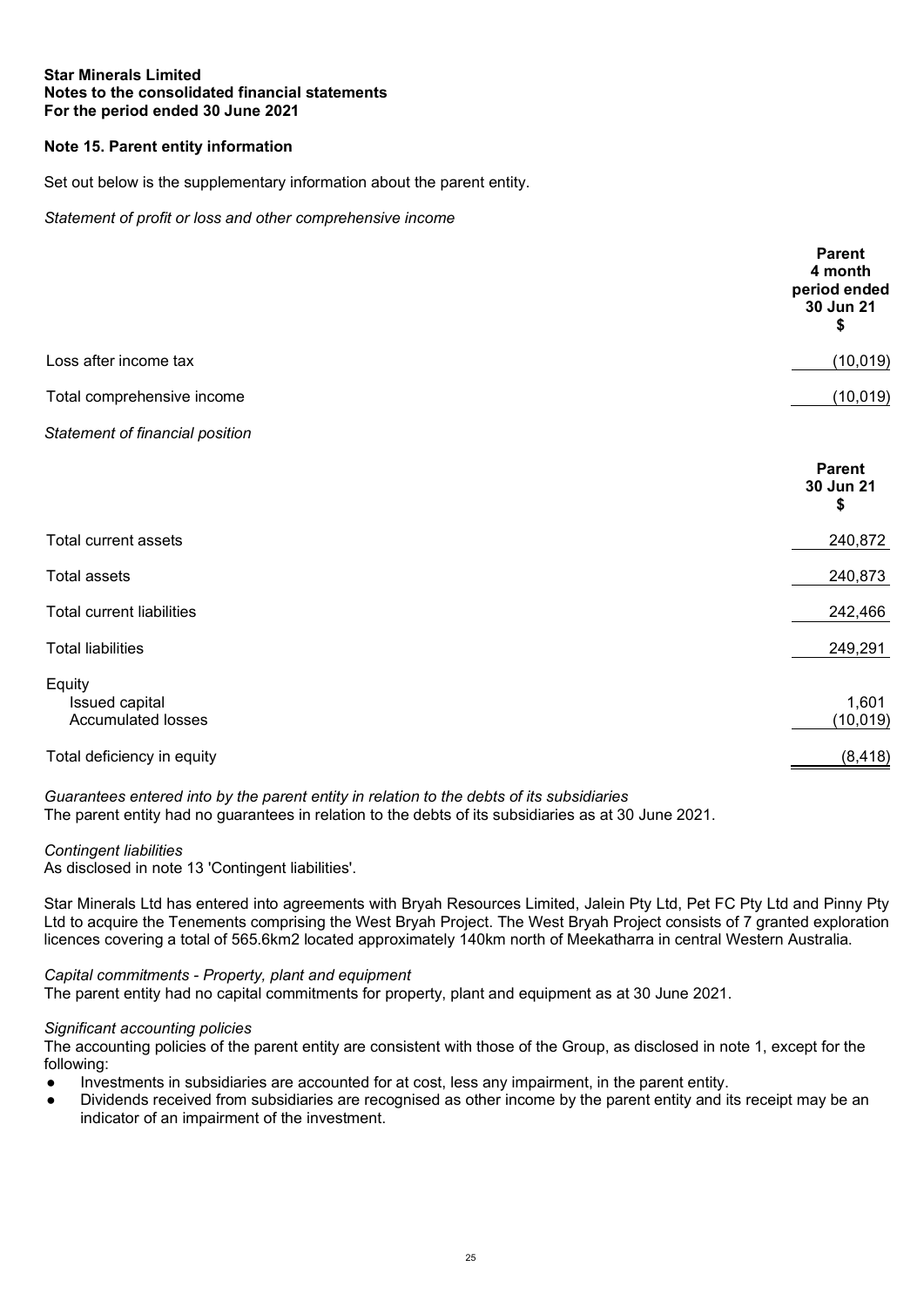# **Note 16. Business combinations**

On 23 February 2021 the Company acquired White Star Minerals Pty Ltd which was incorporated on 30 June 2020. At the time of acquisition, director Stephen Strubel was the sole shareholder of White Star Minerals Pty Ltd.

Details of the acquisition are as follows:

| <b>Fair value</b> |
|-------------------|
| 204<br>42         |
| (112)<br>(4,500)  |
| (4, 366)<br>4,367 |
|                   |
|                   |
|                   |
|                   |

Goodwill on acquisition of the subsidiary totalling \$4,367 was written off.

# **Note 17. Interests in subsidiaries**

The consolidated financial statements incorporate the assets, liabilities and results of the following subsidiary in accordance with the accounting policy described in note 1:

| Name                        | Principal place of business /<br><b>Country of incorporation</b> | Ownership<br>interest<br>30 Jun 21<br>% |
|-----------------------------|------------------------------------------------------------------|-----------------------------------------|
| White Star Minerals Pty Ltd | Australia                                                        | 100.00%                                 |

# **Note 18. Events after the reporting period**

On 5 July 2021 to correct a rounding error in the share register, the Company issued 1 ordinary share to Stephen Strubel, one of the original promoters and a director. The nominal issue price for this share was \$0.0002.

On 7 July 2021 the Company completed a \$250,000 capital raising and issued 5 million ordinary shares at \$0.05 per share to investors. Directors Ian Stuart and Ashley Jones participated in the capital raising on the same terms as other investors. The Borrowings (director loan) totalling \$11,919 were repaid after the capital raising was completed.

On 30 July 2021 Star Minerals Limited lodged an Initial Public Offering ("IPO") Prospectus (the "Prospectus") which included priority offers to the shareholders of Bryah Resources Limited (ASX: BYH) and Australian Vanadium Limited (ASX: AVL).

On 9 August 2021 Star Minerals Limited lodged a 2<sup>nd</sup> Replacement Prospectus.

On 1 September 2021 Star Minerals Limited lodged a 1<sup>st</sup> Supplementary Prospectus.

On 23 September 2021 Star Minerals Limited lodged a 2<sup>nd</sup> Supplementary Prospectus.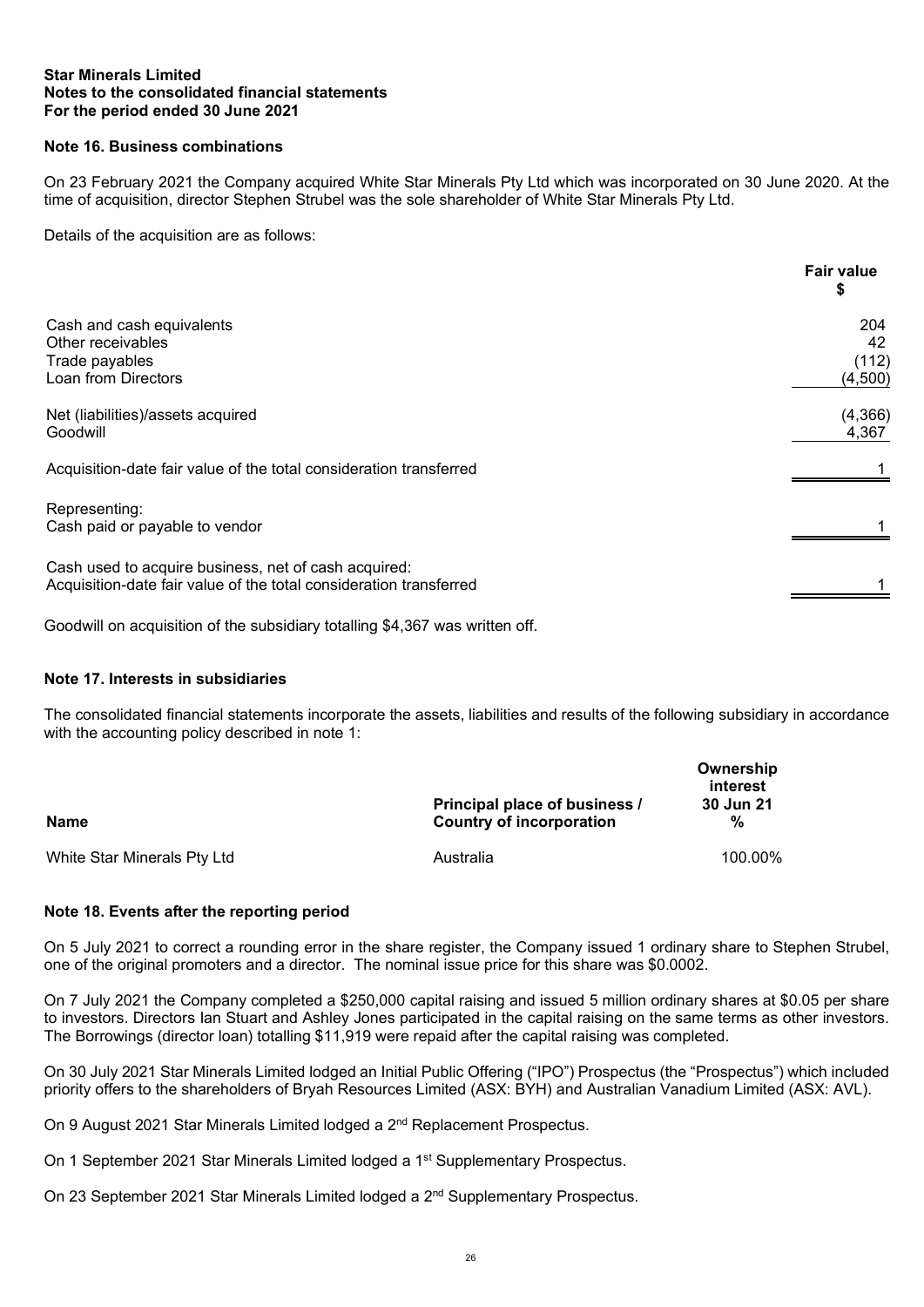# **Note 18. Events after the reporting period (continued)**

No other matters or circumstance has arisen since 30 June 2021 that has significantly affected, or may significantly affect the Group's operations, the results of those operations, or the Group's state of affairs in future financial years.

# **Note 19. Reconciliation of loss after income tax to net cash used in operating activities**

|                                                                                                                                | <b>Consolidated</b><br>4 month<br>period ended<br>30 Jun 21<br>\$ |
|--------------------------------------------------------------------------------------------------------------------------------|-------------------------------------------------------------------|
| Loss after income tax expense for the period                                                                                   | (15, 111)                                                         |
| Adjustments for:<br>Impairment of goodwill                                                                                     | 4,367                                                             |
| Change in operating assets and liabilities:<br>Increase in trade and other receivables<br>Increase in trade and other payables | (866)<br>3,484                                                    |
| Net cash used in operating activities                                                                                          | (8, 126)                                                          |

# **Note 20. Earnings per share**

|                                                                                           | <b>Consolidated</b><br>4 month<br>period ended<br>30 Jun 21<br>\$ |
|-------------------------------------------------------------------------------------------|-------------------------------------------------------------------|
| Loss after income tax attributable to the owners of Star Minerals Limited                 | (15, 111)                                                         |
|                                                                                           | <b>Number</b>                                                     |
| Weighted average number of ordinary shares used in calculating basic earnings per share   | 1,383,460                                                         |
| Weighted average number of ordinary shares used in calculating diluted earnings per share | 1,383,460                                                         |
|                                                                                           | <b>Cents</b>                                                      |
| Loss per share<br>Diluted loss per share                                                  | (1.1)                                                             |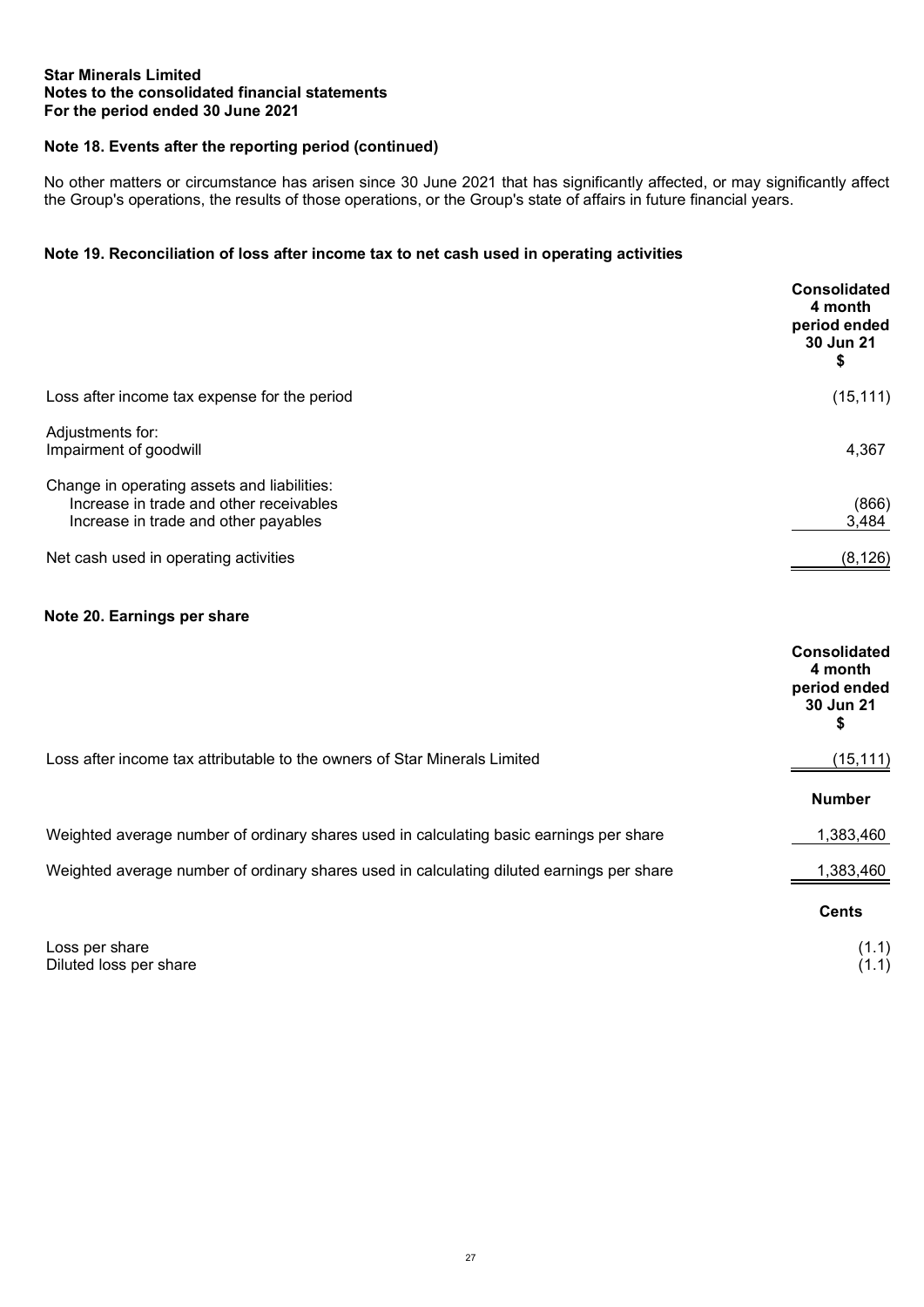In the Directors' opinion:

- the attached financial statements and notes comply with the Corporations Act 2001, the Accounting Standards, the Corporations Regulations 2001 and other mandatory professional reporting requirements;
- the attached financial statements and notes comply with International Financial Reporting Standards as issued by the International Accounting Standards Board as described in note 1 to the financial statements;
- the attached financial statements and notes give a true and fair view of the Group's financial position as at 30 June 2021 and of its performance for the financial period ended on that date; and
- there are reasonable grounds to believe that the Company will be able to pay its debts as and when they become due and payable.

Signed in accordance with a resolution of Directors made pursuant to section 295(5)(a) of the Corporations Act 2001.

On behalf of the Directors

\_\_\_\_\_\_\_\_\_\_\_\_\_\_\_\_\_\_\_\_\_\_\_\_\_\_\_

Mr Ian Stuart Non-executive Chairman

29 September 2021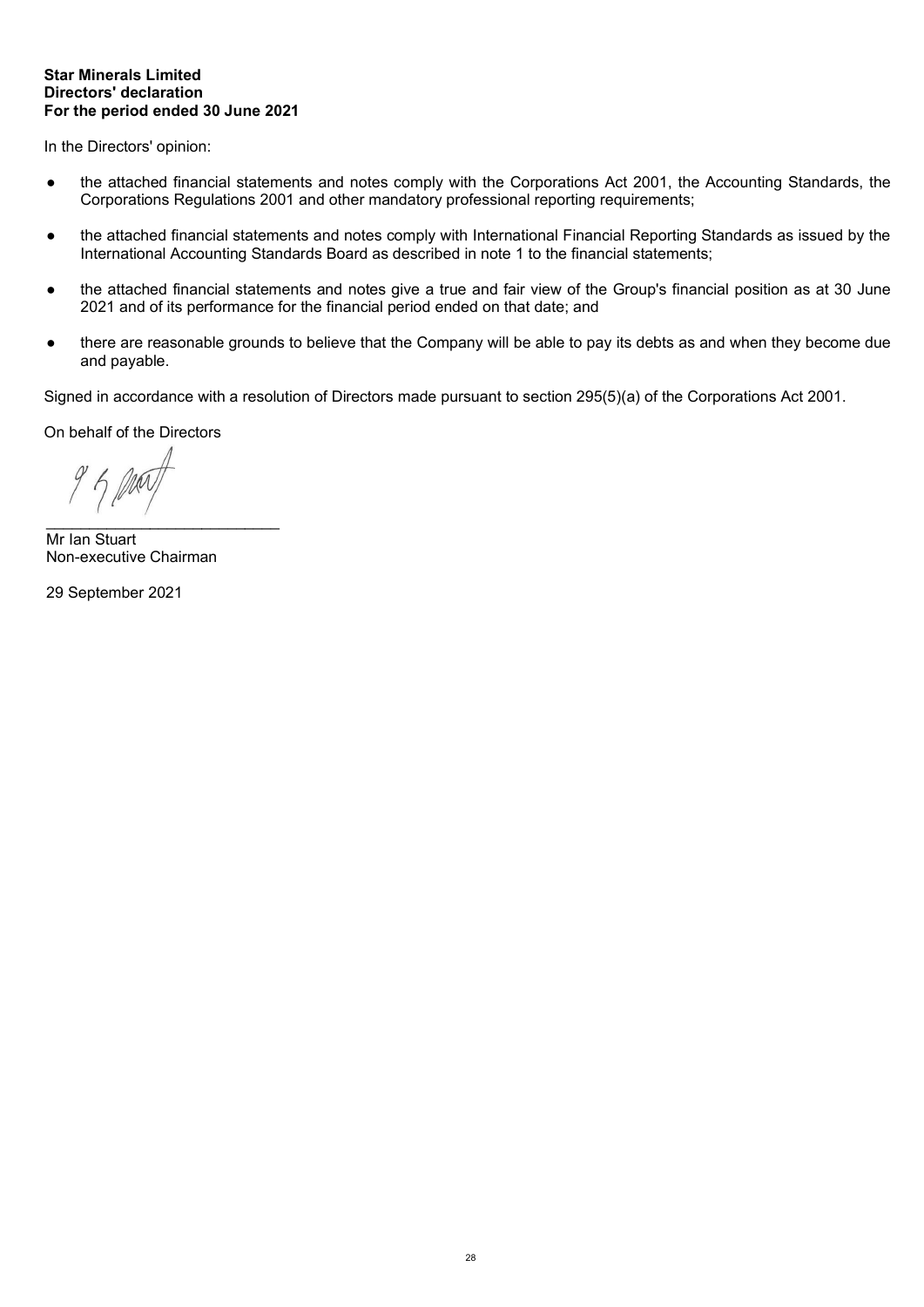# **ELDERTON AUDIT PTY LTD**

# Independent Audit Report to the members of Star Minerals Limited

# Report on the four month period Audit of the Financial Report

# Opinion

We have audited the accompanying four month period financial report of Star Minerals Limited (the 'Company') and its controlled entities (collectively referred as 'the Group'), which comprises the consolidated statement of financial position as at 30 June 2021, the consolidated statement comprehensive income, consolidated statement of changes in equity and consolidated statement of cash flows for the four month period then ended on that date, and notes to the consolidated financial statements, including a summary of significant accounting policies, and the directors' declaration.

In our opinion, the accompanying four month period financial report of the Group is in accordance with the Corporations Act 2001, including:

- (i) giving a true and fair view of the Group's financial position as at 30 June 2021 and of its financial performance for the four month period then ended on that date; and
- (ii) complying with Australian Accounting Standards to the extent described in Note 1 and the Corporations Regulations 2001.

# **Basis for Opinion**

We conducted our audit in accordance with Australian Auditing Standards. Our responsibilities under those standards are further described as in the Auditor's Responsibilities for the Audit of the Financial Report section of our report. We are independent of the Group in accordance with the auditor independence requirements of the Corporations Act 2001 and the ethical requirements of the Accounting Professional and Ethical Standards Board's APES 110 Code of Ethics for Professional Accountants (the Code) that are relevant to our audit of the financial report in Australia. We have also fulfilled our other ethical responsibilities in accordance with the Code.

We confirm that the independence declaration required by the Corporations Act 2001, which has been given to the directors of the Group, would be in the same terms if given to the directors as at the time of this auditor's report.

We believe that the audit evidence we have obtained is sufficient and appropriate to provide a basis for our opinion

# **Responsibilities of Directors for the Financial Report**

The directors of the Group are responsible for the preparation of the four month period financial report that gives a true and fair view and have determined that the basis of preparation described in Note 1 to the financial report is appropriate to meet the requirements of the Corporations Act 2001 and is appropriate to meet the needs of the members. The directors' responsibility also includes such internal control as the directors determine necessary to enable the preparation of four month period financial report that gives a true and fair view and is free from material misstatement, whether due to fraud or error.

In preparing the four month period financial report, the directors are responsible for assessing the Group's ability to continue as a going concern, disclosing, as applicable, matters related to going concern and using the going concern basis of accounting unless the directors either intend to liquidate the Group or to cease operations, or have no realistic alternative but to do so.